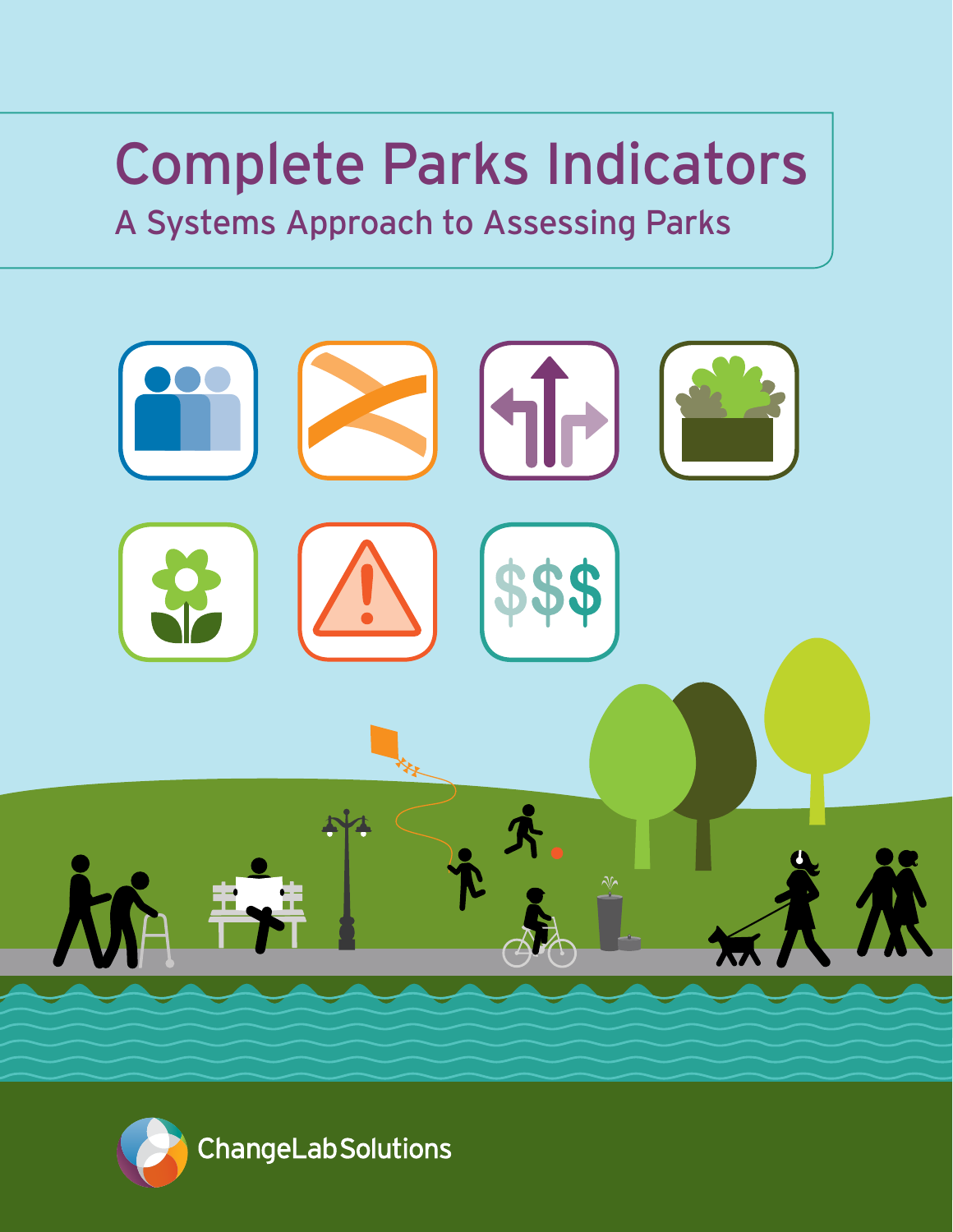## **Contents**

| Introduction                                                | 1               |
|-------------------------------------------------------------|-----------------|
| <b>Getting Started</b>                                      | $\overline{2}$  |
| <b>Measuring the 7 Elements</b>                             | 3               |
| <b>Guidance on Collecting and Analyzing Data</b>            | 8               |
| <b>Indicators &amp; Sample Metrics</b>                      | 12 <sub>2</sub> |
| <b>ENGAGE: Inclusive, Meaningful, Ongoing Dialogue</b>      | 13              |
| <b>CONNECT: Safe Routes to Parks</b>                        | 14              |
| <b>LOCATE: Equitable Distribution of Complete Parks</b>     | 15              |
| <b>ACTIVATE: Community-Led Park Activities and Programs</b> | 16              |
| <b>GROW: Parks Maintenance and Ecology</b>                  | 17 <sup>2</sup> |
| <b>PROTECT: Safety In and Around Parks</b>                  | 18              |
| FUND: The Support Network for a Complete Parks System       | 19              |
| Data Sources and Tools                                      | 20              |
| <b>Resources</b>                                            | 22              |
| <b>References</b>                                           | 23              |

#### Acknowledgments

This publication was written by Jessica Nguyen and Benita Tsao with Erik Calloway, Saneta deVuono-powell, and Gregory Miao. Additional input was provided by Cesar De La Vega, Ellie Gladstone, Hannah Sheehy, Tina Yuen, and members of the Sustainable Neighborhoods Lab. Editorial, design and research support was provided by Carolyn Uno (Tigris), Jessie Wesley, and Kim Arroyo Williamson. All are affiliated with ChangeLab Solutions.

This project is supported by Kaiser Permanente Northern California Community Benefits Programs, with supplemental funding from The California Endowment.

© 2018 ChangeLab Solutions Design by Wick Design Studio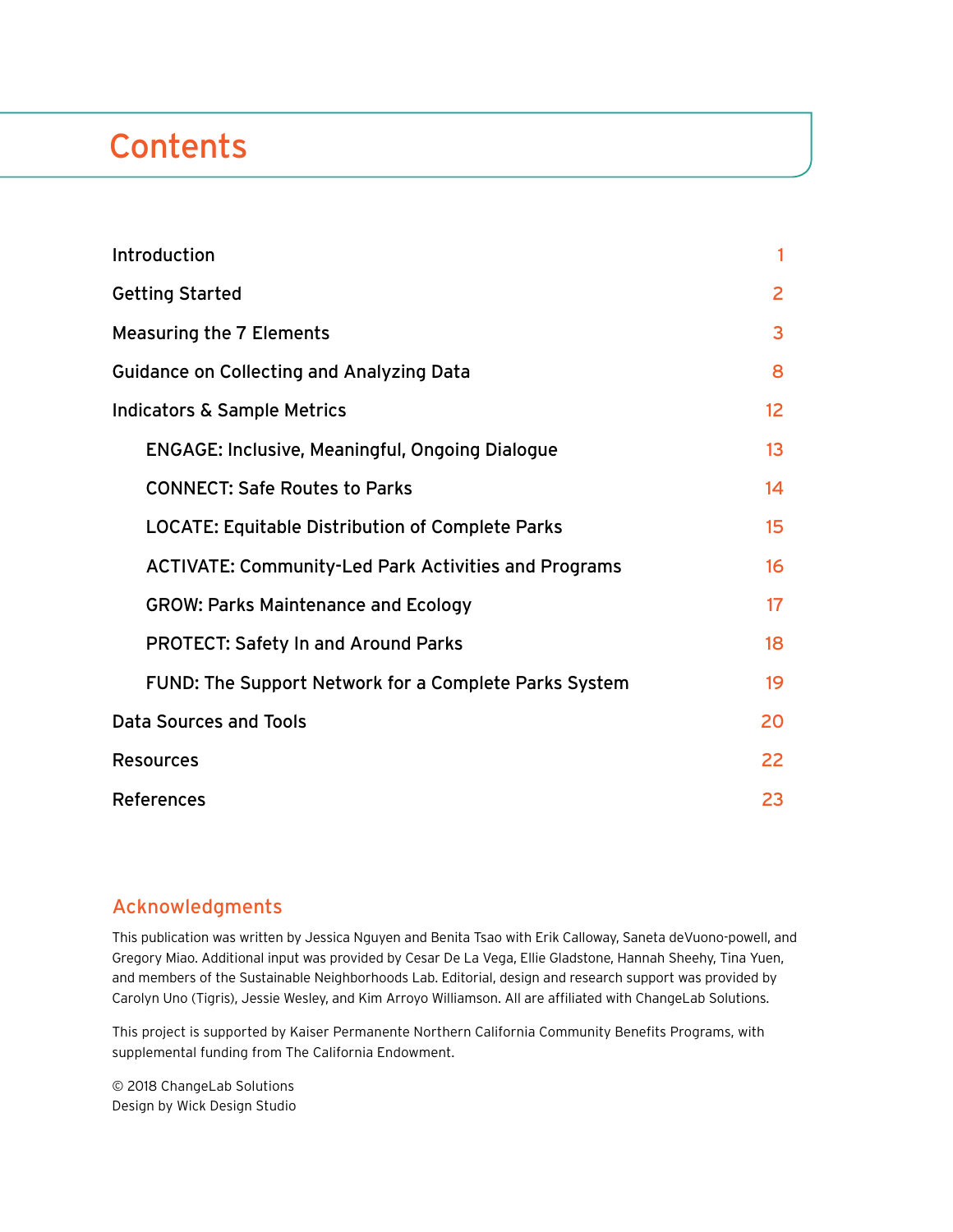## <span id="page-2-0"></span>Introduction

Most people with a neighborhood park can name what they do or do not like about it, but they might not be able to say much about other parks in the city, county, or area where they live. Within any jurisdiction, parks can vary greatly. Affluent neighborhoods typically have higher-quality parks that are well maintained and better funded, compared to low-income areas that often have greater needs and fewer resources.<sup>1</sup> Complete Parks is a way of thinking about a parks system as a comprehensive whole — its strengths, issues, and inequities — and takes into account communities' needs in relation to parks or the lack of parks, the context of various neighborhoods, and other interconnected systems and institutions.

Assessing a parks system is one of the first steps in creating a Complete Parks system. By using the best available data on local priorities, assets, and context, a city, county, or town can make decisions based on a deeper understanding of what is actually happening in communities, rather than relying on assumptions or guesswork. Assessing a parks system helps identify priorities, inform a strategic planning process, and reveal patterns of inequities that should be addressed and remedied.

Complete Parks Indicators presents indicators and sample metrics for assessing a parks system. Specifically, it examines the 7 Complete Parks elements: Engage, Connect, Locate, Activate, Grow, Protect, and Fund. When addressed together, these 7 elements result in a Complete Parks system that

- Provides all residents with easy access to a great park that fulfills each community's needs for nature, open space, and recreational activities, recognizing that there is no one-size-fits-all solution;
- Closes the gaps in parks access and quality by improving parks in neglected places and increasing park area for groups with the least access and the greatest need; and
- Supports health and health equity by incorporating holistic health into how parks are distributed, operated, and used by people and communities. Complete Parks helps creates the conditions for all people to attain their full health potential by considering how the Complete Parks elements can improve or undermine health.

Developed for local government staff, this document introduces the 7 Complete Parks elements, presents indicators and sample metrics for each element, and provides guidance for multi-disciplinary groups on how to collect the data.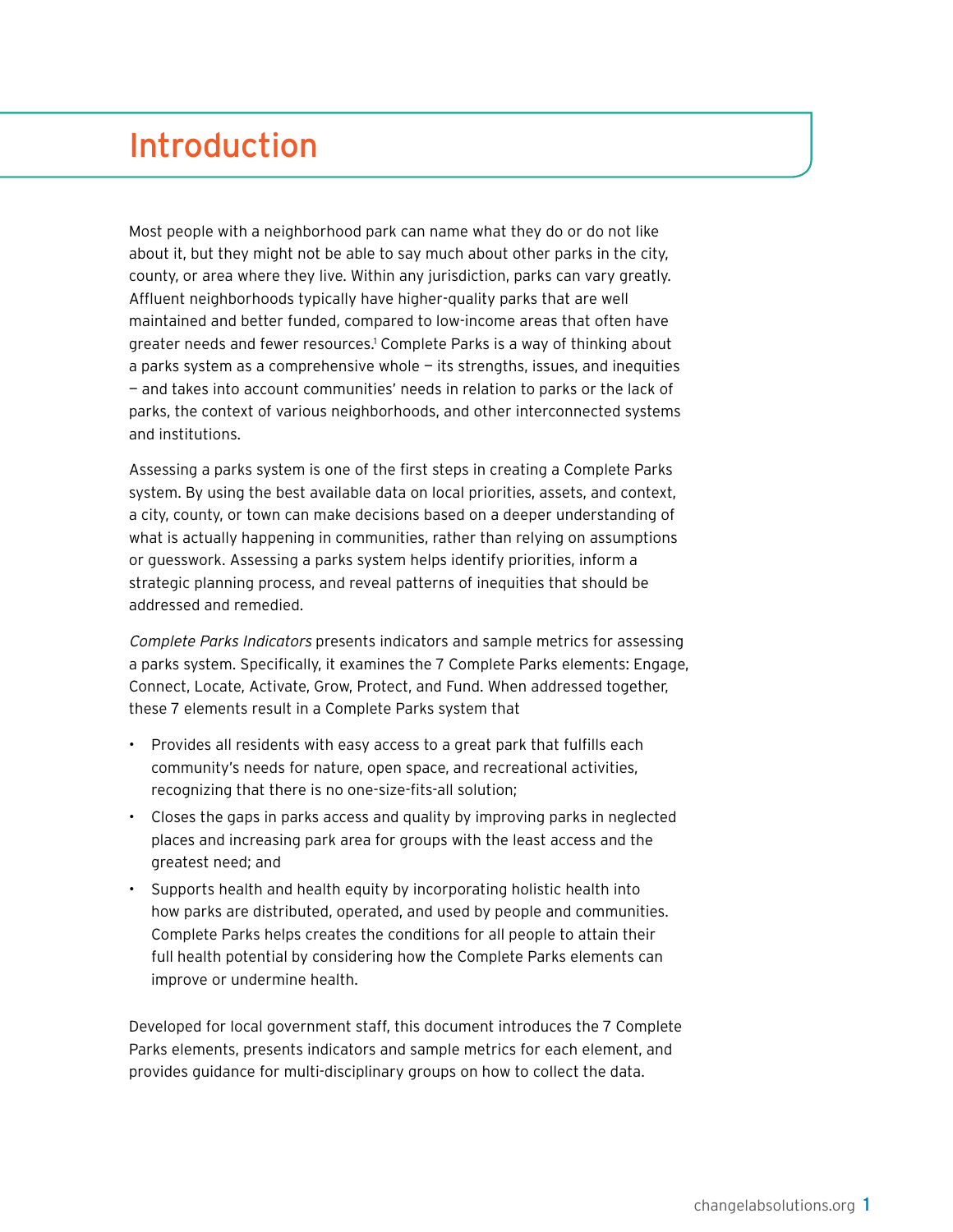## <span id="page-3-0"></span>Getting Started

Successful implementation of a Complete Parks system relies on many government agencies and community-based groups working well together in many areas, including collecting, sharing, and analyzing data. Decisions about assessing parks, from selecting indicators to adapting metrics, should be made by a local group made up of residents who represent the various communities in a city, county, or area, as well as people from many local government agencies and departments. Including communities and a range of local agencies and departments in this decision-making and parks assessment process makes sense because it

- Can make achieving communities' vision for Complete Parks more likely. When conversations with community members inform decisions, civic projects can be more responsive to that community's needs, priorities, and preferences, and are more likely to be effective and succeed.2
- Increases capacity to conduct a meaningful assessment. Working with data can require a range of skills, resources, and supports. Spreading this responsibility across many groups and sectors makes it more likely that the assessment will include the most pertinent metrics, rather than fallback metrics that the group is able to collect easily but that may be less relevant.
- Takes full advantage of existing data across systems and minimizes redundant work. The Complete Parks elements span the purview of many agencies, departments, and community-based or non-profit organizations. By bringing together various representatives, the group can access the data that each member collects or knows about and coordinate their efforts to gather data most efficiently and make use of the group's collective strengths.
- Helps ensure that the right mix of indicators and metrics are selected. Each setting is unique, and some metrics may resonate more or less for different stakeholders. Local groups should select at least 1 metric for each element  $-$  a minimum of  $7$  – and as many as appropriate for the city, county, or town. Considering the priorities of many groups and interests helps ensure that the assessment captures information that is meaningful to communities, especially those whose perspectives aren't usually shared or considered as part of government decision-making.
- Engages early on the many sectors, agencies and organizations needed to create a Complete Parks system. The assessment should inform the mix of strategies a city, county, or town chooses to align its parks system with the Complete Parks approach. Involving these people and groups from the assessment phase onward is likely to increase their commitment when they are responsible for implementing strategies.

Review the Complete Parks Model Resolution for ideas on individuals and groups to engage in assessing a parks system.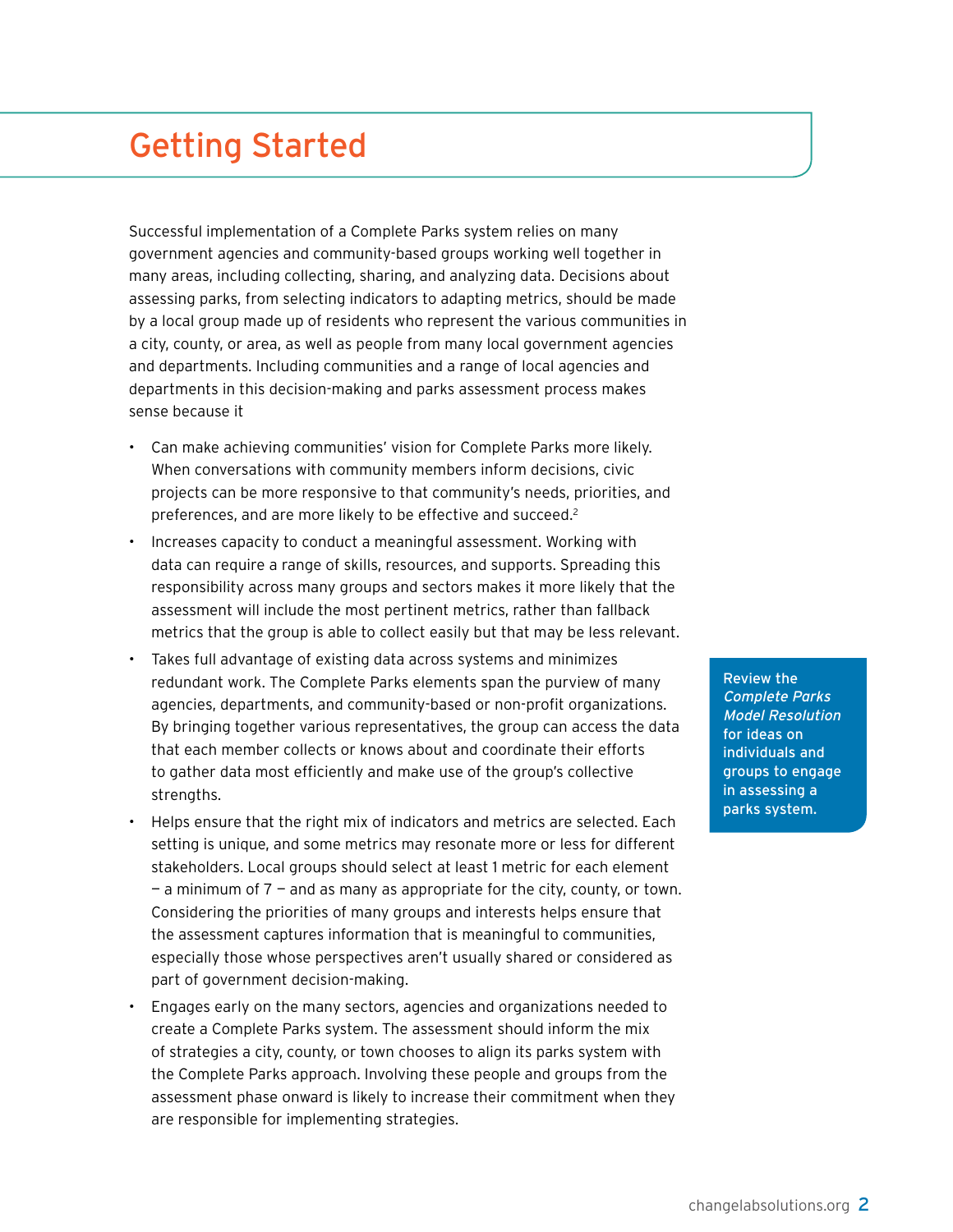## <span id="page-4-0"></span>Measuring the 7 Elements

#### Engage: Inclusive, Meaningful, Ongoing Dialogue



Active participation in community life, such as voting and weighing in on policies that affect the neighborhood, is often good for people's health. In one study, people with low political engagement reported poorer health,<sup>3</sup> and adults who volunteer report better

physical health and well-being compared to those who don't.<sup>4</sup> Civic engagement can boost social connection and is linked to greater self-esteem and healthy relationships.5

Just as government serves the people, parks should support the vision of the people who live near it. Engagement done well can yield long-lasting, more equitable solutions that increase civic pride, and has the potential to create special places that affirm a shared identity and sense of belonging. When a park advances a group's vision for itself, it becomes a central feature of a thriving community and serves as a daily reminder of collective will.

Parks help a community fulfill its vision when people in local government who are responsible for designing, creating, and maintaining parks actively listen to residents and involve them in key decisions, learn something from these conversations, and make different decisions based on community input. When people across local government agencies engage residents in this way in order to develop responsive policies, practices, and projects, outcomes can improve across the board, from high satisfaction with services to increased park use<sup>6</sup> and better public health.

**How to Measure:** Given the importance of community input to shaping successful parks, the indicators for the Engage element focus on residents' willingness to participate in local government's engagement activities; local government's intention to engage communities; and the effectiveness of local government's engagement efforts. Local governments that make it a priority to engage communities are more likely to be effective at reaching a representative array of residents and boosting participation by demonstrating that their input matters.

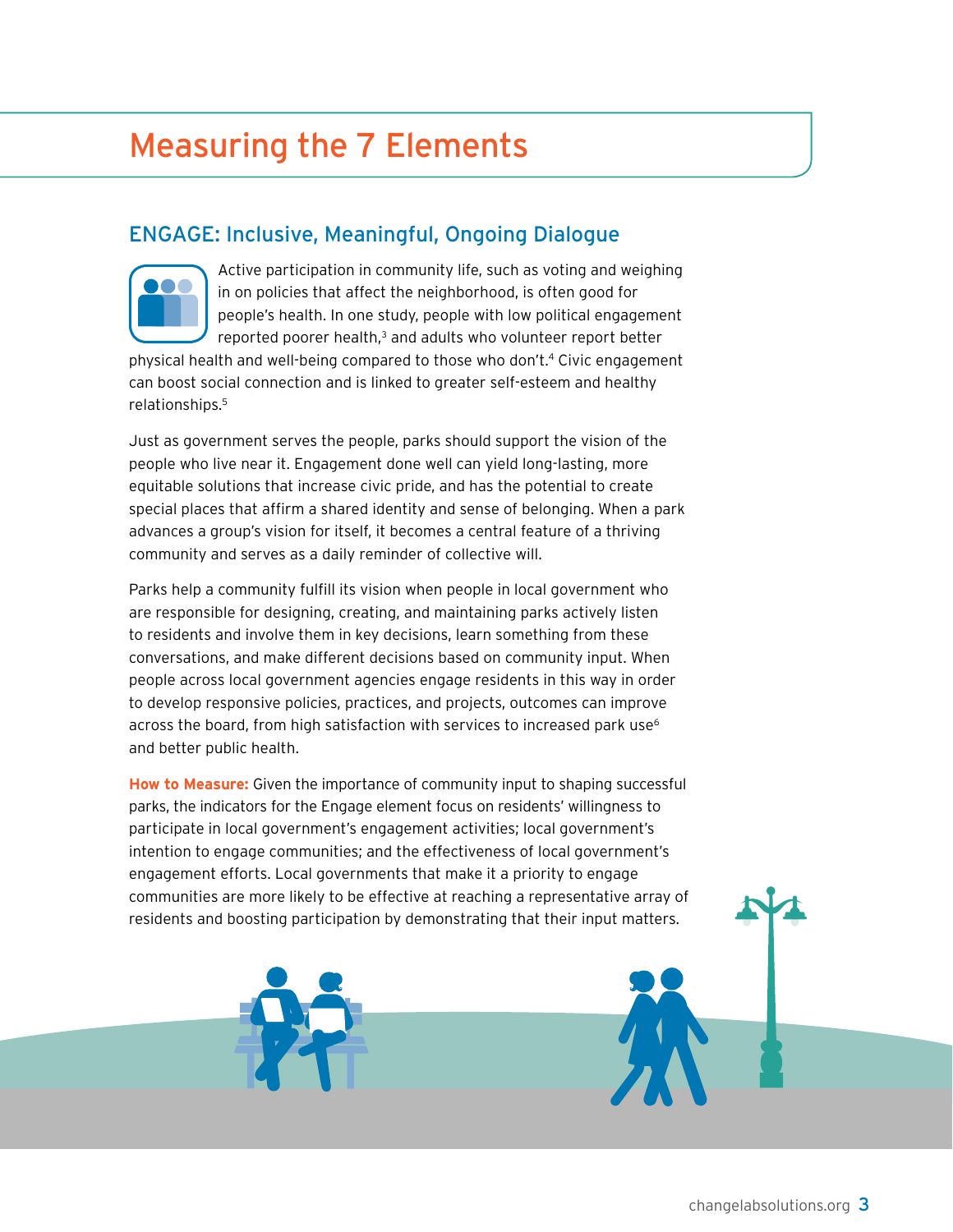#### Connect: Safe Routes to Parks



People are more likely to visit parks when they feel safe getting there.7 A neighborhood park can be enjoyed only if everyone can easily and safely get there, whether by walking, rolling, biking, taking public transit, or driving a car. People often think of parks as places

for physical activity and exercise, but the health benefits could be even greater if people could safely walk, run, or bike on their way to the park and not just after they arrive.

Parks are as much a part of neighborhoods as local schools, housing, and businesses, and creating safe routes to parks can improve the transportation system throughout a city or county.<sup>8</sup> The same routes that people take to parks are used to reach other destinations. Establishing safe, convenient access to parks can also make it easier for people to get to work, run errands, coordinate pick-ups from school or child care, or meet up with friends.

**How to Measure:** Assessment of the Connect element focuses on accessibility of parks and safe routes to and through parks, regardless of the users' needs or mode of transit. The trails and paths within parks should be integrated into the local transportation network so parks serve as through-routes, not only destinations. Especially in areas without transit infrastructure, proximity to other key destinations and amenities are an important way to measure connectivity and parks access.

#### **LOCATE: Equitable Distribution of Complete Parks**



People who live within walking distance of a park are more likely to use parks and have higher physical activity levels than residents who live farther away.<sup>9</sup> The location of a park determines who can access open space and recreation, how the park can be used, and whether it

can be integrated into the neighborhood or function as a community hub.

This element also aims to increase park land and recreation spaces in areas that have far fewer parks than other parts of a city or county. This is important because inequitable access to parks is yet another way that people's physical environment can contribute to disease, injury, risk behaviors, and mortality.<sup>10</sup>

**How to Measure:** The distance people travel to parks is part of assessing the Locate element. Locate indicators also include the amount of park land in a neighborhood and the potential for increasing parkland and recreation spaces. Creative strategies can increase the available venues for exercise, leisure activities, and social interaction, and such strategies are essential in developed areas where open space is limited.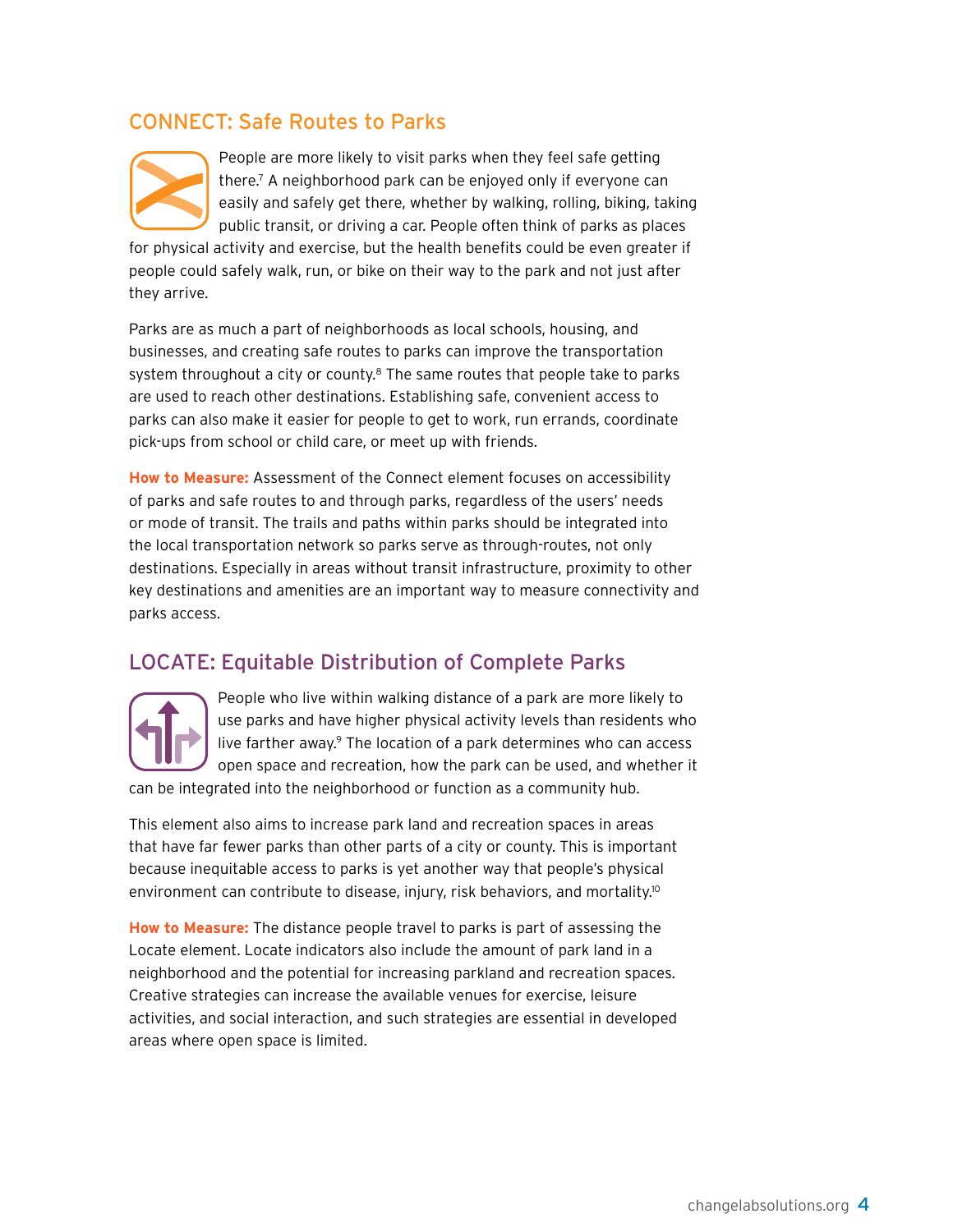#### ACTIVATE: Community-Led Park Activities and Programs



A well designed park can improve health by providing spaces for exercise<sup>11</sup> and quiet reflection and relaxation, $12$  as well as by facilitating connections among friends, family, neighbors, and other social networks that can provide emotional support.<sup>13,14</sup> Not every

park will or should have every possible amenity, but parks should serve many purposes and provide a variety of features that respond to residents' priorities. By accommodating multiple uses, parks can welcome many users and maximize their benefits to communities. Parks can increase property values, attract businesses and in-demand workers, and make a region more appealing,15 and 85% of Americans say having high-quality parks, playgrounds and open space is important when choosing where to live.16

Park users and the broader community may have multiple needs and different priorities depending on time of day, the season, their age or phase of life, and over time. A park that is overly prescriptive quickly becomes obsolete because it cannot reflect the community's changing needs and desires for using park space. To accommodate a wide range of potential users and uses in an ongoing way, parks should have flexible spaces for ad hoc community purposes, in addition to formal programs and fixed features such as play structures or gardens.

**How to Measure:** Assessing the Activate element gauges people's satisfaction with local park uses and with their participation in park activities. Because people and communities are dynamic and always changing, Activate indicators also examine whether parks can adapt so they're responsive to community needs and desires for the long haul. Rather than espousing cumbersome rules, procedures, or fees that may create barriers or exclude people from using parks, a Complete Parks system encourages people and organizations to use and repurpose their parks so they can easily make the most of parks for generations.

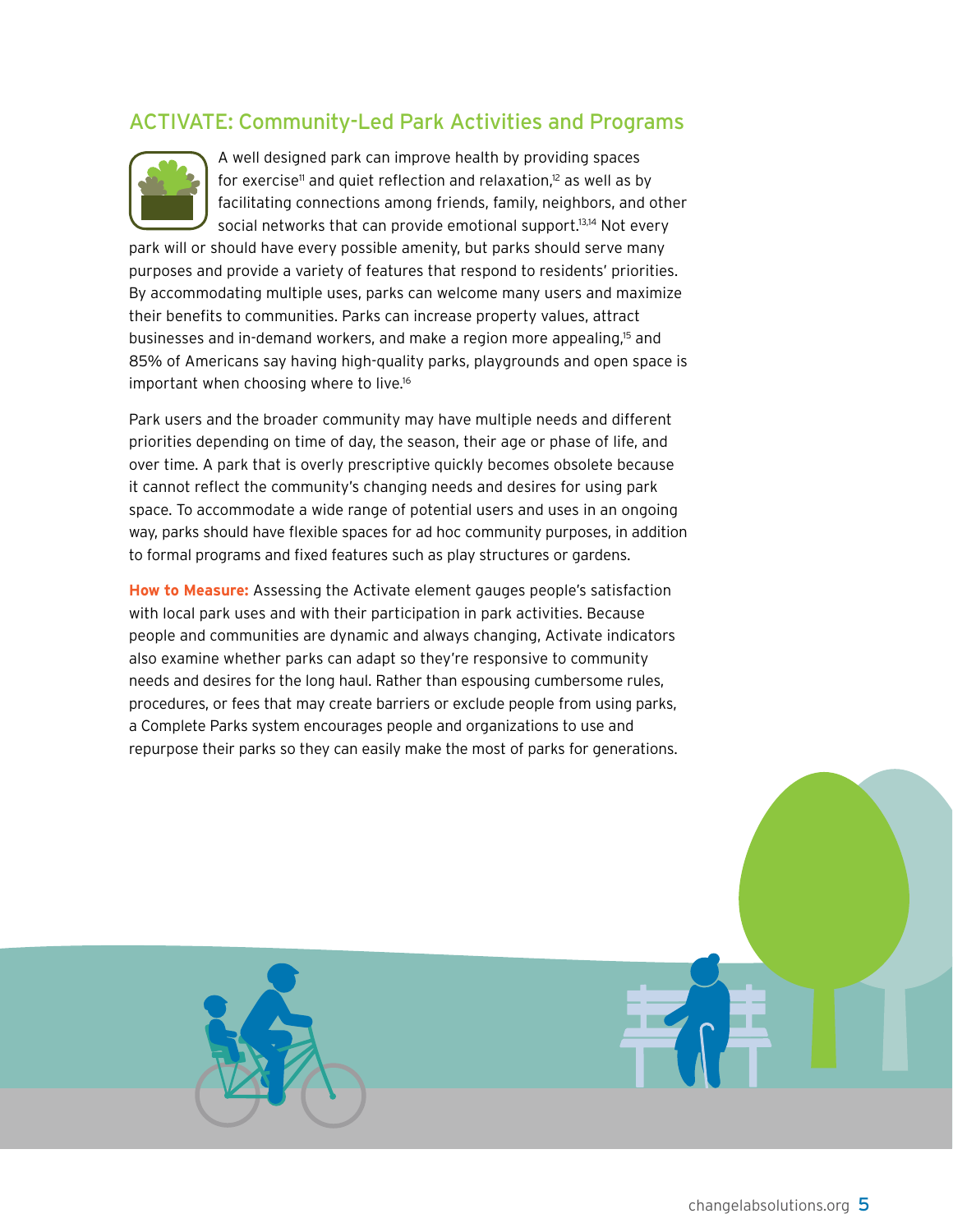#### GROW: Parks Maintenance and Ecology



Healthy people need healthy places to live, including clean air, water and soil. Because humans are part of the ecosystem, what's good for the environment is usually also good for people.<sup>17</sup> A Complete Parks system manages parks in a way that is good for the

environment and makes parks attractive for long-term use by all kinds of people. Parks improve air quality, $18$  provide shade and cool cities prone to extreme heat,<sup>19</sup> and absorb storm water to reduce flooding and property damage.<sup>20</sup> Social connections can be reinforced by parks,<sup>21</sup> which can improve a community's ability to withstand disasters, $22$  and parks can serve as staging areas during emergencies.<sup>23</sup>

**How to Measure:** Assessing the Grow element focuses on environmental stewardship, including parks system practices around recycling and managing waste. It also measures outreach and engagement on ecology and park ecosystems, as well as the environmental conditions in parks, such as air quality.

#### PROTECT: Safety in and around Parks



Cities, towns, and communities cannot thrive or enjoy good health unless they are safe. Safety is as much a public health issue as a matter for police and the justice system, since violence and fear of violence increase the risk of all sorts of poor physical and mental

health outcomes.<sup>24,25</sup> Safety and perceptions of safety can mean very different things to people depending on their experiences. The Protect element addresses the safety concerns of all people.

People in and around parks need to feel safe, or else they will avoid using parks.26 Overflowing trash and litter, lack of maintenance, or a lack of clean bathrooms or drinking water discourage park use and lead to negative community perceptions that make parks feel unsafe.<sup>27</sup> In a Complete Parks system, park safety is understood within the context of broader community safety and wellness, since people who feel safe in their neighborhood are more likely to feel safe in their local parks.<sup>28</sup>

**How to Measure:** Assessing the Protect element involves measuring the level of safety in and around parks, as well as some of the conditions and perceptions that support park safety. People are most likely to use parks that feel safe and are clean, well lit, and well maintained,<sup>29,30</sup> so these conditions include park maintenance that addresses litter, graffiti and lighting, as well as alcohol outlet density in the neighborhood.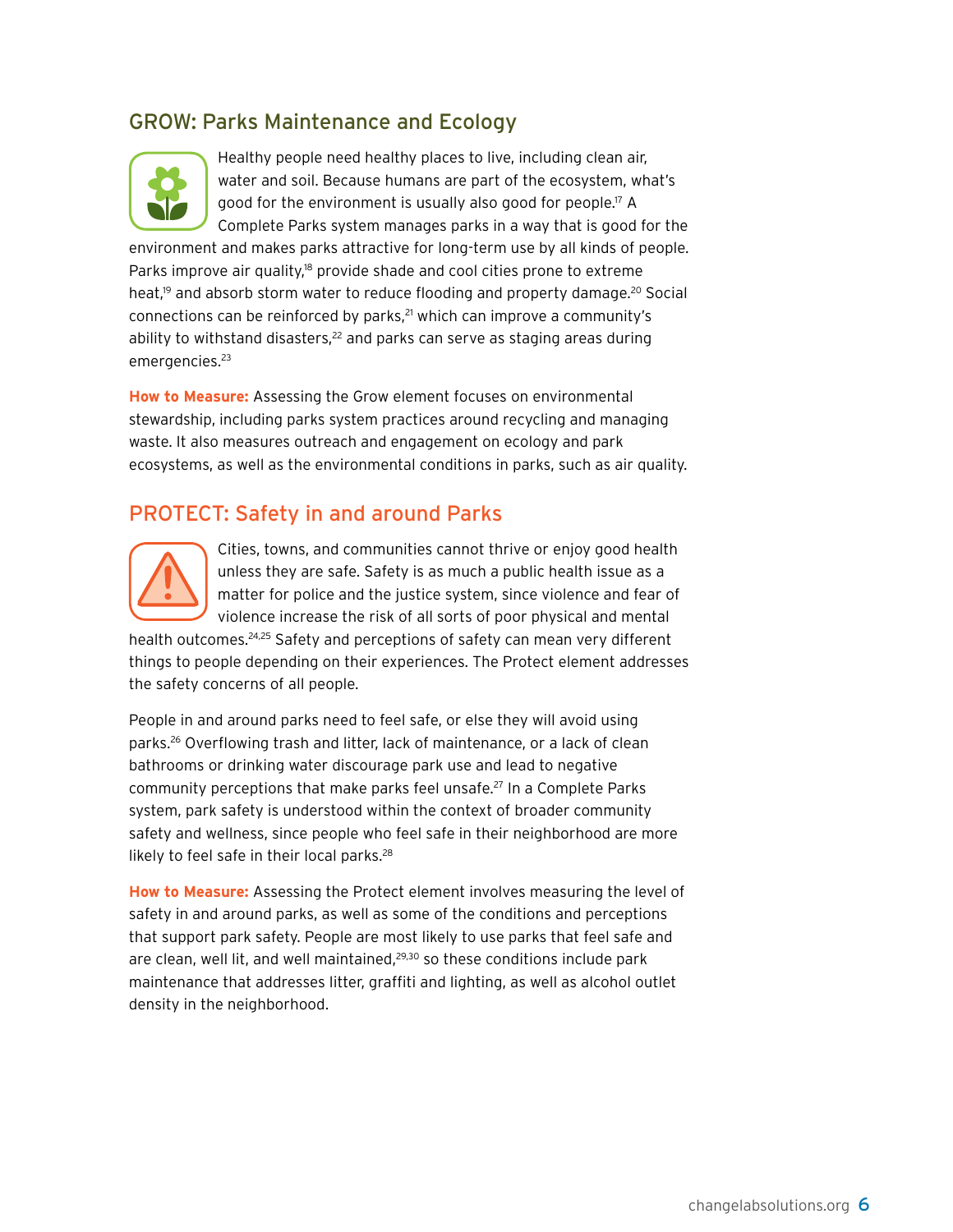#### Fund: The Support Network for a Complete Parks System



Greater economic inequality within a given population is linked to worse health outcomes for the entire group.<sup>31</sup> Local governments can choose to close the growing gap between affluent households and vulnerable groups struggling to make ends meet by

coordinating their efforts and distributing resources equitably throughout their jurisdiction. Deliberately allocating funds and collaborating across sectors to prioritize communities that have further to go to reach optimal health and prosperity have the potential to improve population health and advance health equity.32,33

Parks can be supported by blending or braiding funding across departments, since parks often advance the mandates of many other sectors such as public health and community services. Collaboration across the public sector is a defining characteristic of the Complete Parks approach, and various departments can lend support in terms of training and capacity building, community engagement, coordination across sectors, public communications, data systems, and strategic planning, for example.

**How to Measure:** The indicators for the Fund element examines the distribution of spending and appropriations. The dollar amount, how resources are distributed geographically, and who benefits from the funding are all important aspects of equitable funding. Creating a Complete Parks system requires resources, so assessing the Fund element involves looking at the variety of funding sources for parks.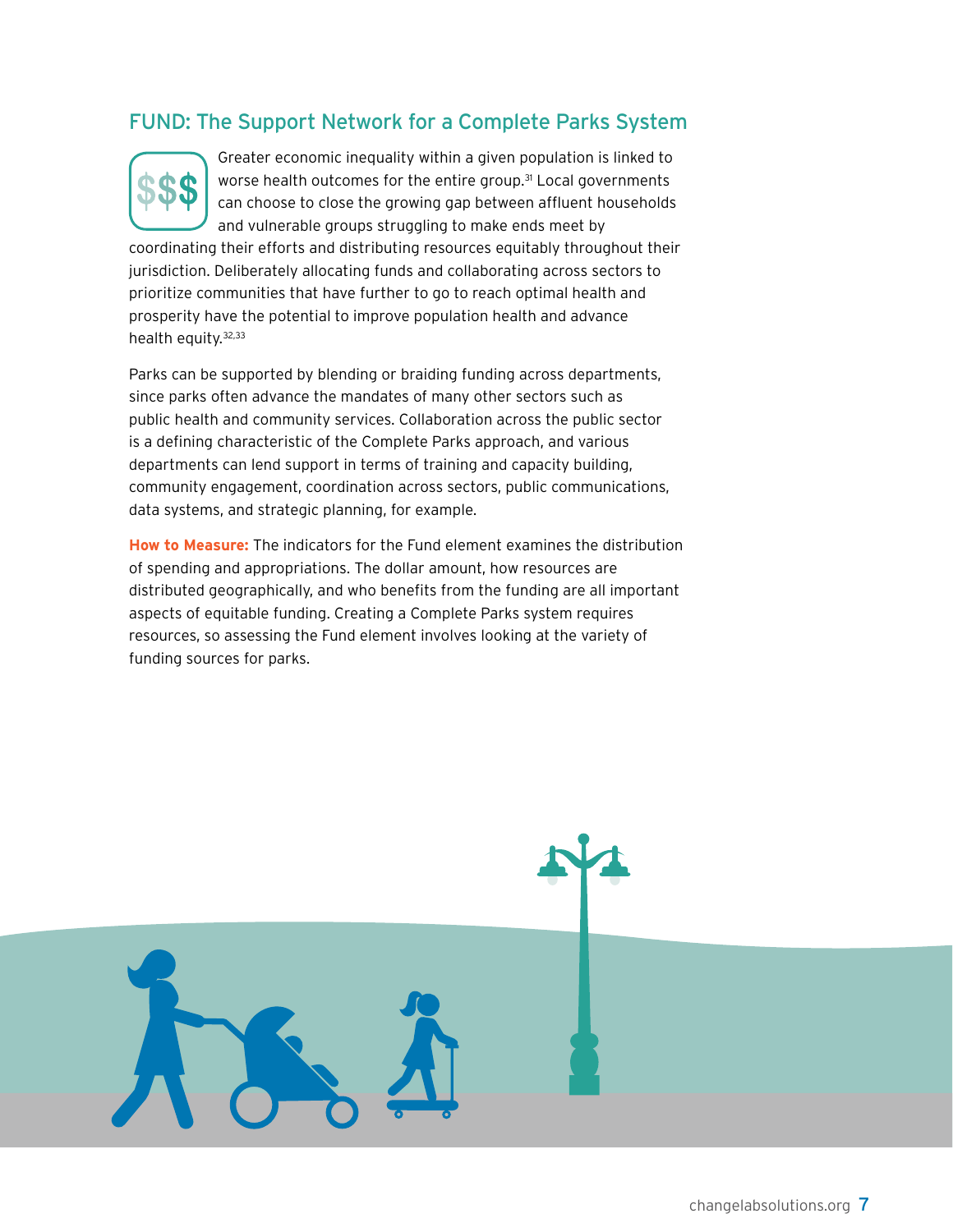## <span id="page-9-0"></span>Guidance on Collecting and Analyzing Data

#### Gather and Map Data Spatially

Whenever possible, data for metrics should be gathered for each park or by neighborhood. Assessing parks at the neighborhood level has multiple advantages:

- **• Equity.** In many places, well-known boundaries segregate affluent neighborhoods, and relying on system-wide or jurisdiction-wide measurements to assess a parks system can mask areas, neighborhoods, or parks where there are notable gaps in the parks network or areas with urgent needs. To gain a more complete picture, data should be gathered by neighborhood whenever possible. Comparing data from each neighborhood will yield a deeper understanding of the variation and disparities within a city or county and can identify areas and groups where concerted attention and investment could have an outsize impact.
- **• Efficiency.** Comparative data is key to any Complete Parks analysis. This is in part because local governments can directly act on inequitable distribution of resources across neighborhoods or different parts of the county, even if there are constraints to quickly resolving any other system-wide issues the assessment may reveal. This allows even a city with very limited funding to see how it's performing with the funds that it has, instead of measuring success against areas with more resources or different assets.
- **• Deeper analysis and communication.** Mapping metrics can capture patterns of disparity in a visual display. This can reveal areas with concentrations of issues or needed improvements. Mapping metrics can also be a compelling way of communicating those needs with elected officials, partners, community members, and other stakeholders. Metrics that are well-suited for mapping are noted in the lists of indicators for each element.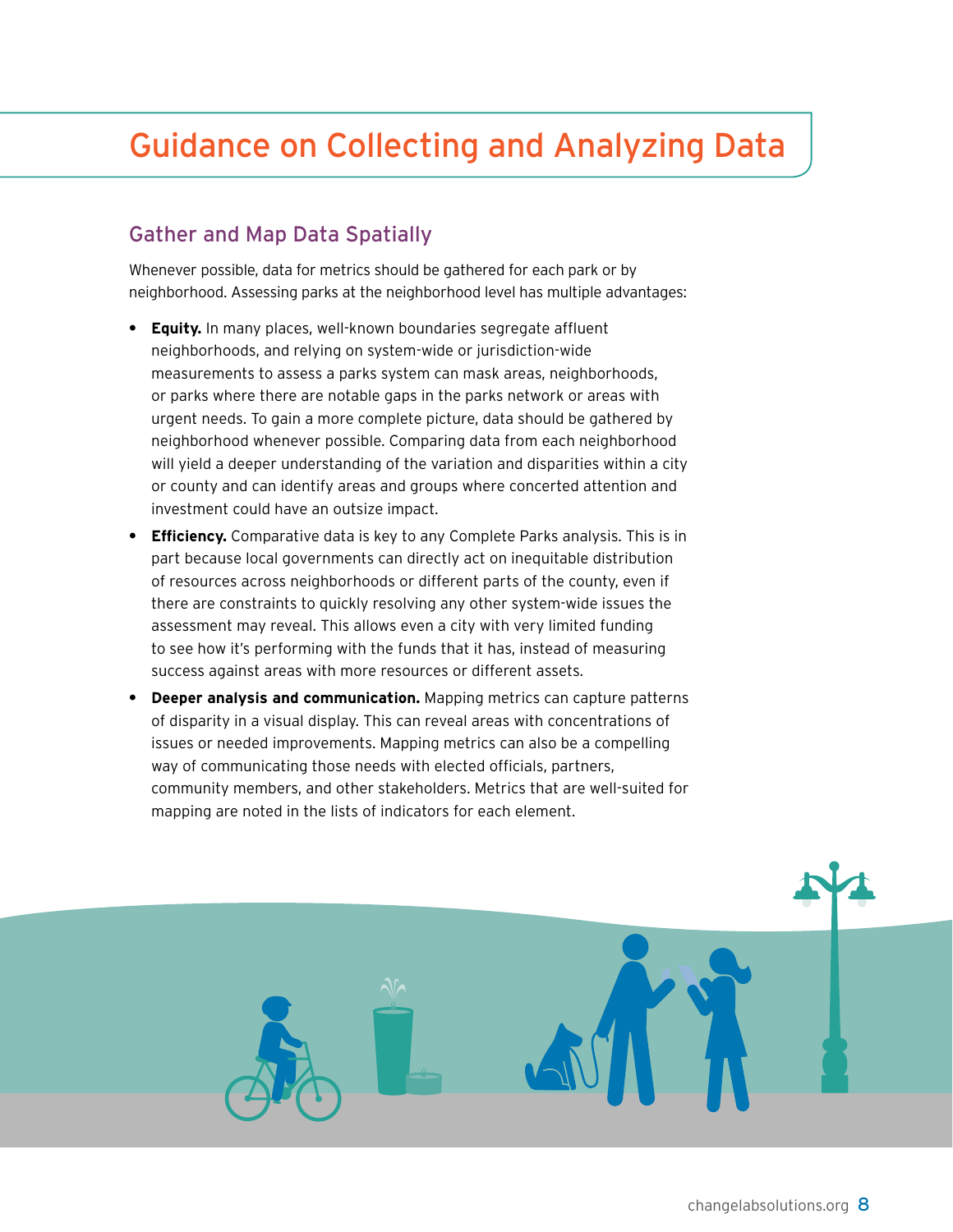Mapping metrics provides added insights, especially about parks system inequities, when overlaid on the following base maps or map layers:

- **• Demographics.** These layers may include population by race and ethnicity, gender, or age distribution; income distribution; populations or households at or below 200% of poverty level; or households without access to a vehicle or without an adult who speaks English well.
- **• Priority areas.** These layers can help highlight specific areas where certain health-promoting opportunities are lacking. These could include: neighborhoods with high rates of chronic disease, areas around schools where more than half of the students receive free or reduced-price meals, or areas that lack spaces for physical activity and recreation.
- **• Parks and open space network.** Map layers can show the locations of parks and other amenities are located, such as schools, libraries, or grocery stores.

Using a geographic information system, or GIS, can be a good way to record, maintain, and map data spatially. Obtaining and preparing data for spatial analysis and creating maps can be labor-intensive and may require training, but this method enables robust analysis and is effective for visualizing a large amount of information, seeing how different factors overlap or interact with each other, and identifying spatial patterns or disparities. It's likely that some personnel in local planning, transportation, public works, or public health departments have expertise and skills in GIS mapping.

Mapping data using GIS or an open-source mapping platform can be especially valuable in understanding inequities within a parks system, since parks are less accessible and not as well-maintained in areas where people of color and people with low incomes tend to live. Depending on the local context, other underserved groups that warrant additional attention may include seniors; youth and young adults; people with disabilities; the re-entry population; people who are homeless, identify as LGBT+, or don't speak English as their first language; immigrants; or refugees.

#### Establish a Baseline and Track Data over Time

An important purpose for measuring parks indicators is to track progress toward achieving a Complete Parks system over time. Measuring a set of indicators for the first time generates a baseline, against which all future measurements can be compared. Tracking indicators as strategies are implemented can yield insights into what's working well and what might need adjustment. Over time, the indicators can speak to whether a city, county or town's efforts to create a Complete Parks system are having the desired impact and whether goals are being met.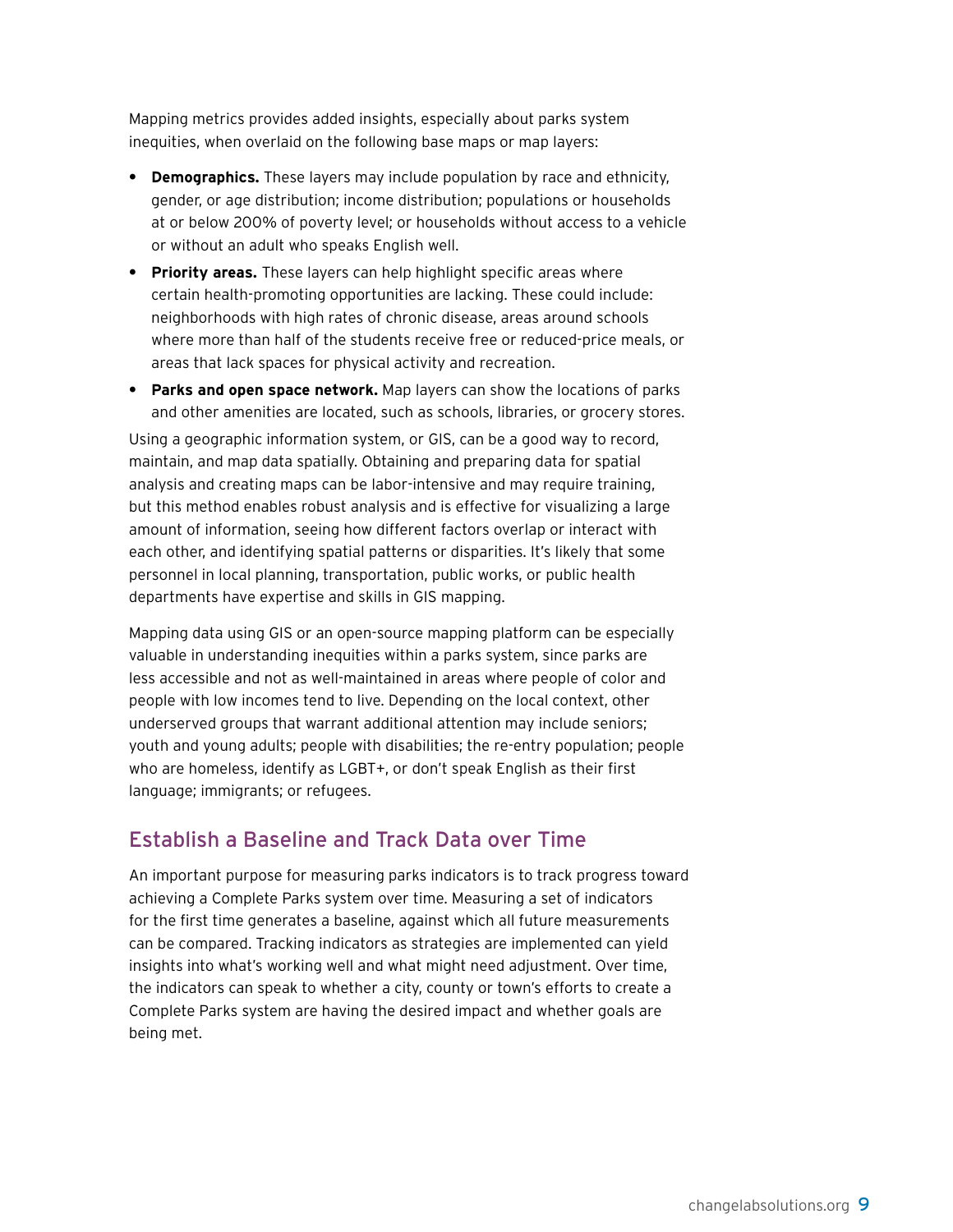#### Use a Variety of Methods to Collect Data

Each method of collecting and analyzing data offers a different set of strengths and weaknesses. The best method for any situation will depend on the capacity and skills level of the people involved, as well as what they're interested in measuring. All of the sample metrics in this document can be measured through at least one of the methods described in this section.

#### Document Review

Reviewing reports, plans, performance ratings, funding proposals, meeting minutes, web pages, marketing materials, and other documents can provide insight into decisions, processes, and actions that have taken place in the past, are currently being implemented, or are planned for the future. This method is relatively inexpensive, doesn't burden other people, and can provide good background information, but it can be time-consuming if the documents are incomplete, poorly organized, or outdated.

#### Audits

An audit, sometimes called a site assessment, is ideal for making direct observations of behavior, events, or physical spaces. This method is often used to assess transportation corridors for safety, access, comfort, and convenience, and it can be applied to park and neighborhood spaces too.

Rather than relying on people's willingness or ability to provide accurate information, direct observation involves watching an event or activity unfold in its natural setting. Direct observation accounts for the fact that people who know they're being watched behave differently, since observers should follow social norms and be inconspicuous, not drawing undue attention or inadvertently influencing people's behavior. Direct observation at audits can also be used to gather data about existing infrastructure in and around parks. Because audits rely on people's observations and perceptions, they can introduce or reinforce institutional bias. People  $-$  in this case, the observers — involuntarily filter and interpret what they see, and not always strictly empirically. Training for people conducting the audit or observations can help establish consistency and mitigate bias in the data collection.

Although audits can be time-consuming and may require some training to conduct, they are useful for gathering real-time data in situations where existing data are unreliable or outdated, and gaining a better perspective on how people experience the space. Using the "street view" function of online maps can be an alternative way to get information if observers cannot be physically present at the location due to distance, time or capacity constraints, or other reasons.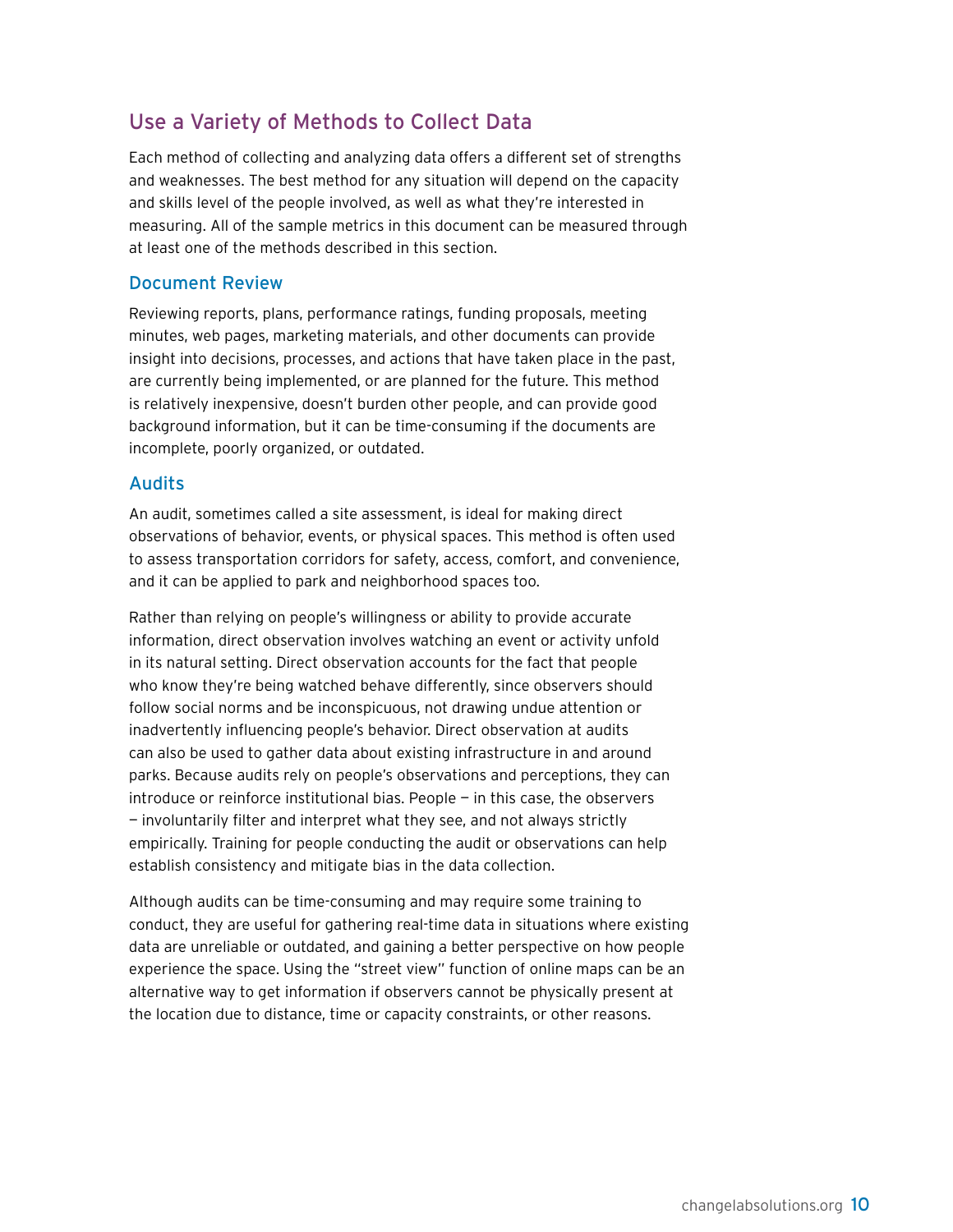#### **Surveys**

Surveys are effective for gathering data on the perspectives, attitudes and beliefs of residents, community leaders, or government staff. Although hearing directly from the people affected yields valuable insights, qualitative survey responses often require additional analysis. Ways to gather these data include questionnaires, key informant interviews, focus groups, and community forums. It may be helpful to identify ongoing resident engagement processes and established relationships between government staff and community leaders, so that a parks system assessment can complement and build on existing efforts.

#### Existing Data

Local government departments or community partners may already collect local statistics, including data on health inequities. In addition, publicly available national datasets can be helpful because they are presented in a standard format that facilitates comparison across jurisdictions or geographic areas. Examining data can be a quick way to get a snapshot of current conditions, but the data might not reflect all perspectives; thus, it is important to use both quantitative and qualitative data collection methods in an assessment. When analyzing data, it is also important to consider the time period in which the data were collected and how regularly they are updated in order to assess whether they accurately capture current conditions. People whose primary role involves liaising between local government and communities, or coordinating across city, county, or regional departments can be especially helpful in connecting people who are interested in assessment with unusual stakeholders and relevant local data sources.

Assessment of a parks system requires pulling data from a variety of sources and is enhanced by including diverse perspectives. Collaboration among multiple communities, sectors, and departments can result in a more efficient and robust assessment and yield coherent strategies to improve the parks system as well as other systems such as transit, safety, and public works. Assessing how the parks system interacts with overlapping systems allows parks to be improved in a comprehensive way rather than piecemeal, and by sharing the work of assessing and improving a parks system, everyone in the group can be more efficient and more effective in creating great local parks for residents, workers, and visitors, to enjoy.

in 2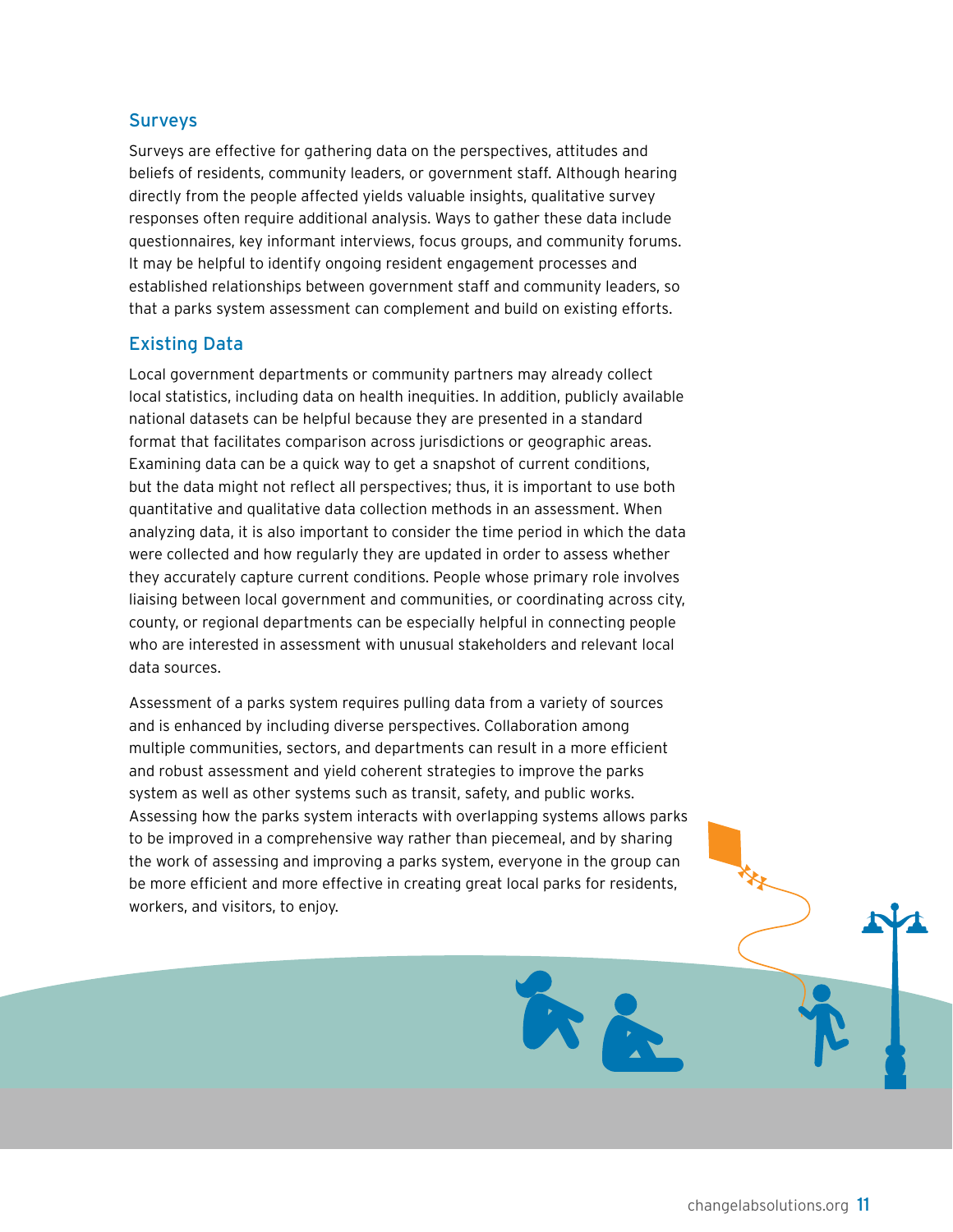## <span id="page-13-0"></span>Indicators & Sample Metrics

This section presents indicators and sample metrics for each Complete Parks element. The indicators are factors or variables that express some meaningful aspect of a Complete Parks system. Organized by the relevant indicator, metrics are specific values derived from calculating or combining measurements that gauge progress on a particular indicator. Metrics capture the degree to which the parks system exhibits some important aspect of a Complete Parks element.

As an example, consider "Accessibility of Parks," an indicator for the CONNECT element. One of the metrics that gauges progress on this indicator is "Number of people who visited a park in this system in the last three months." If the number of people who visited a park is high, then it's more likely that the park system performing well on this aspect of the Connect element. Taken together, the metrics and indicators for all 7 elements provide a snapshot of current conditions and assess how closely a given park system matches the characteristics of a Complete Parks system.

Within each element, the Complete Parks indicators are listed in order of importance or relevance for most parks systems. The likely method of data collection is listed in gray for each metric. Special considerations are shown in green boxes. Some Complete Parks elements are closely related, so metrics listed under one element could apply to another. For these metrics, look for icons for other related elements.

#### LOCATE indicator example:

| <b>Related Elements</b> | <b>Complete Parks Indicators</b>                                                                                                                                                         | <b>Collection Methods</b> | <b>Special Considerations</b>                                                                                                                       |
|-------------------------|------------------------------------------------------------------------------------------------------------------------------------------------------------------------------------------|---------------------------|-----------------------------------------------------------------------------------------------------------------------------------------------------|
|                         | 1. Distance to parks                                                                                                                                                                     |                           |                                                                                                                                                     |
|                         | a. Percentage of residents who live within a half mile of a park<br>b. Acres of park per population (for example, per<br>1.000 residents)                                                | <b>MAPPING</b>            | Research suggests that in order<br>to maximize the MAPPING<br>benefits, residents should<br>live within a half mile of a                            |
| CONNECT                 | c. Percentage of parks with entrance and wayfinding<br>features (for example, directional signs, pavement<br>markings, and maps) in appropriate languages for the<br>resident population | <b>AUDIT</b>              | park, which is approximately<br>equivalent to a ten minute<br>walk. These distance and time<br>thresholds may vary depending<br>on the preferences. |

| <b>ENGAGE</b> 13   |  |
|--------------------|--|
| <b>CONNECT</b> 14  |  |
| LOCATE  15         |  |
| <b>ACTIVATE</b> 16 |  |
|                    |  |
| <b>PROTECT  18</b> |  |
|                    |  |
|                    |  |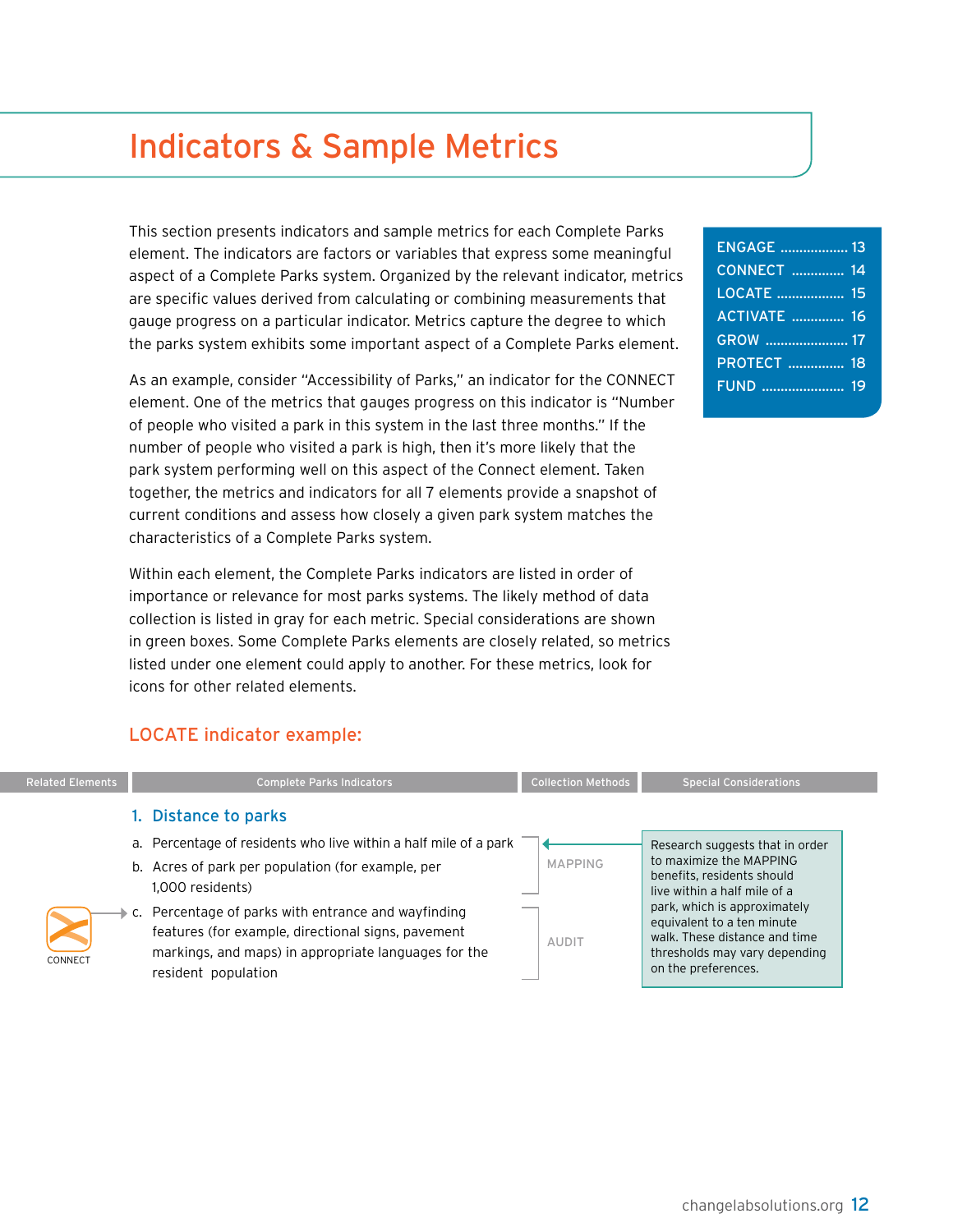## <span id="page-14-0"></span>ENGAGE Inclusive, Meaningful, Ongoing Dialogue

engagement a. Percentage of residents who say that government tries to engage communities to improve decisions and outcomes — disaggregate by age, race, income, gender, or other

1. Residents' perception of government

meaningful demographic

b. Percentage of residents who say that parks are an  $important$  issue  $-$  disaggregate by age, race, income, gender, or other meaningful demographic

#### 2. Extent of community engagement

- a. Frequency of efforts by local government to engage communities on parks
- b. Number of methods used by local government to engage communities on parks
- c. Percentage of residents reached through community engagement methods (for example, attended outreach events, responded to surveys, or received information) during a specified time period  $-$  disaggregate by age, race, income, gender, or other meaningful demographic
- d. Average reading level of government materials created to inform the general public OR degree of adherence to adopted plain-language standards

#### 3. Effectiveness of community engagement

- a. Degree to which the demographics of people reached through community engagement processes during 1 year reflect the overall demographics of the county, city, or town
- b. Percentage of residents who say that local government does a good job of communicating information about issues that affect them and their neighborhood disaggregate by age, race, income, gender, or other meaningful demographic

SURVEY

document review

Related Elements **Complete Parks Indicators** Collection Methods Special Considerations

SURVEY

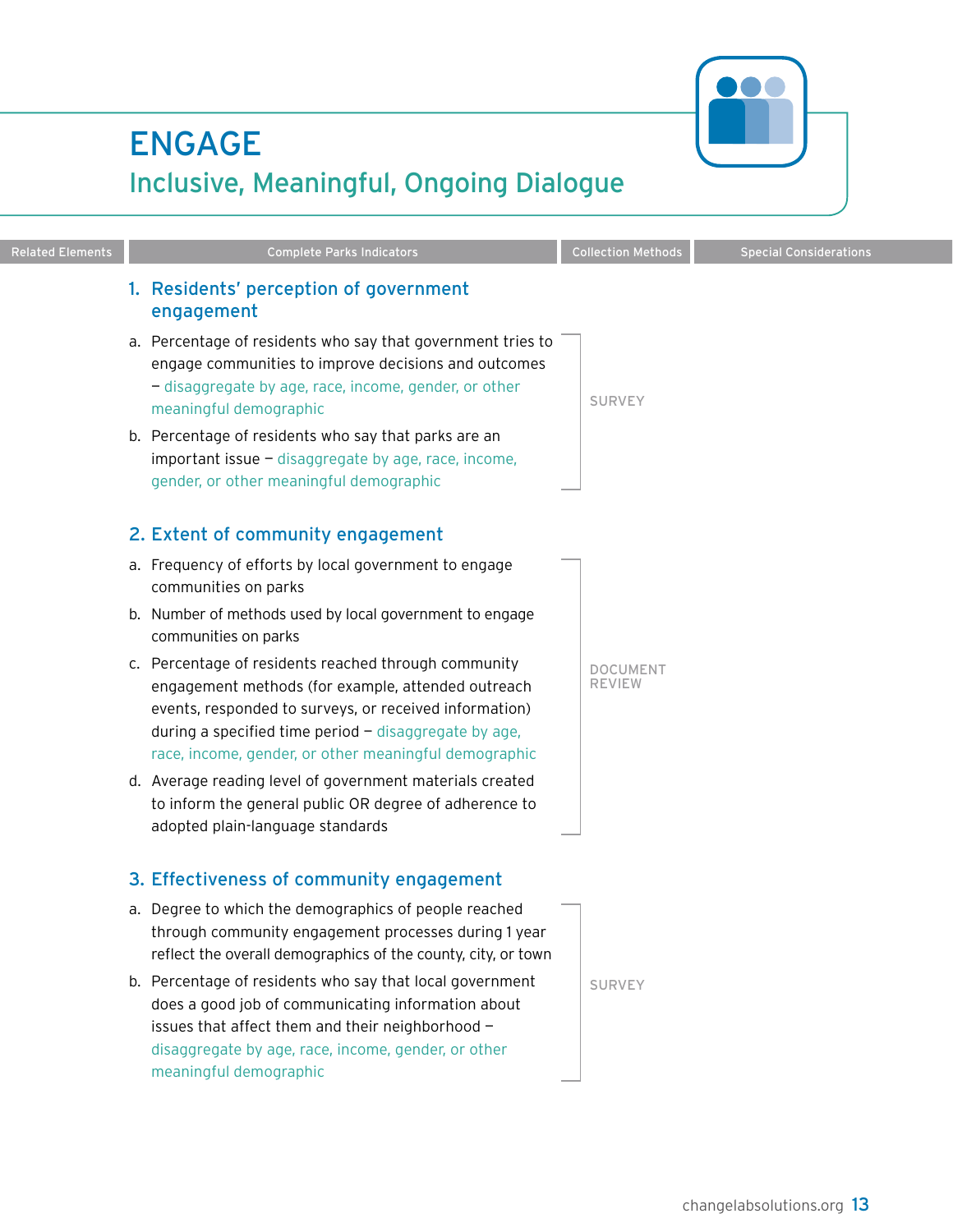## <span id="page-15-0"></span>**CONNECT** Safe Routes to Parks

#### Related Elements **Complete Parks Indicators** Collection Methods Special Considerations

#### 1. Accessibility of parks

- a. Percentage of parks in the system that meet the accessibility requirements of the Americans with Disabilities Act
- b. Percentage of streets within a half mile of parks with infrastructure that supports walking or bicycling, such as sidewalks or bike lanes
- c. Utilization of vehicle and bicycle parking spaces at each park (number available vs. number occupied during peak use)
- d. Number of people who visited a park in this system the last 3 months

#### 2. Integration of parks and other systems or services

- a. Percentage of park entrances within walking distance of key destinations or amenities, such as transit stops, schools, libraries, grocery stores, medical clinics or hospitals, or shopping centers, by neighborhood
- b. Number of hours when a park is open and no buses or trains arrive at stops within 2 blocks of the park
- c. Percentage of parks programs for which participants could arrive via public transit within 30 minutes of start time and with transit stops within two blocks of park entrance
- d. Number of cross-promotional materials between parks and transportation systems such as a greenways network, carpools or shuttles, made available to the general public

#### 3. Safety of routes to and through parks

- a. Risk of traffic-related injuries or collisions for all modes of transportation (high, medium, or low risk)
- b. Annual number of traffic collisions within a half mile of parks, for all modes of transportation — disaggregate people involved in collisions by age, race, income, gender, or other meaningful demographic







## document review **AUDIT**

**SURVEY**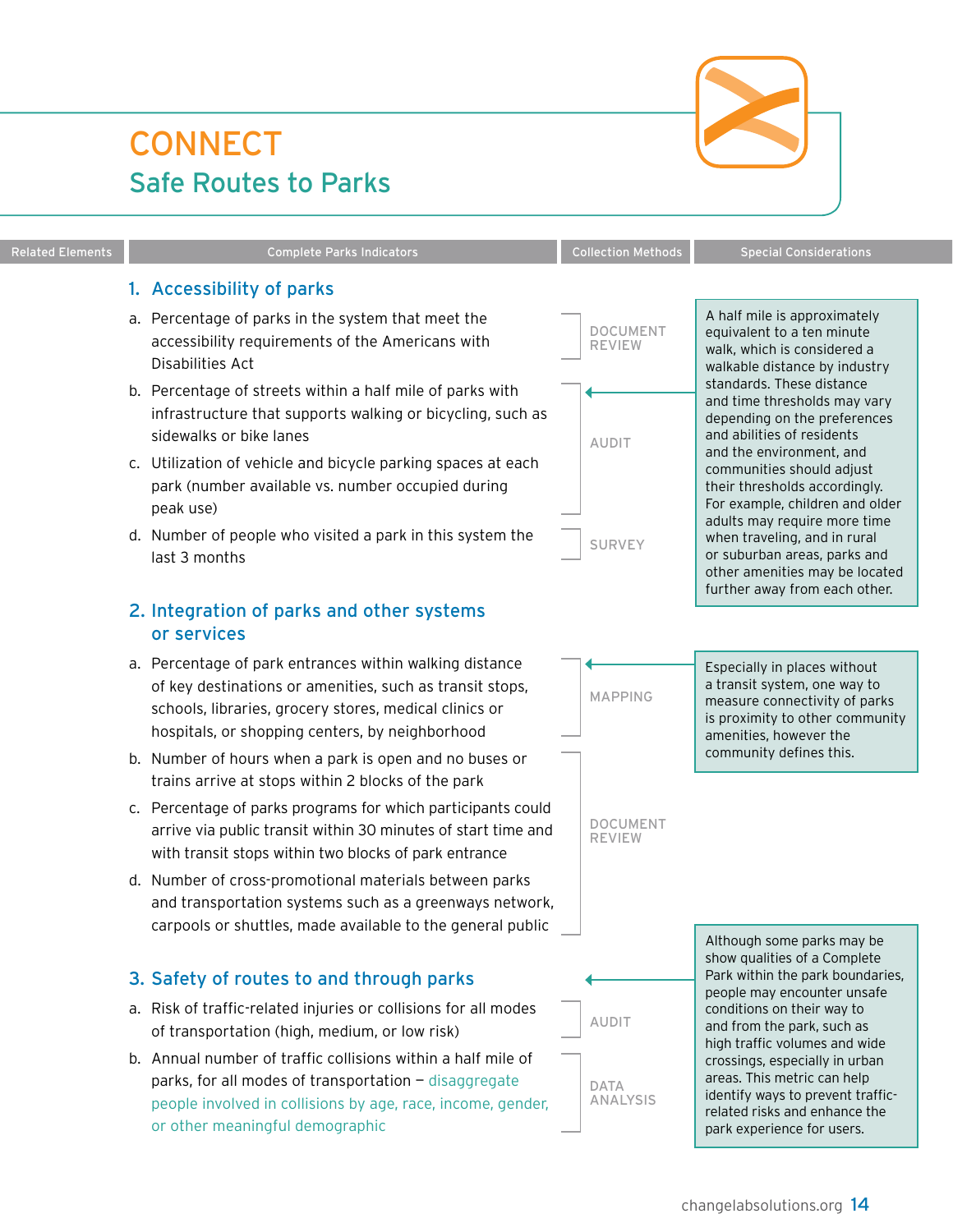# LOCATE

|         | 1. Distance to parks                                                                                                                                                                                                                                                                                                                                |                                  |                                                                                                                                                                                                                                                                                                                                                                                                                                                                |
|---------|-----------------------------------------------------------------------------------------------------------------------------------------------------------------------------------------------------------------------------------------------------------------------------------------------------------------------------------------------------|----------------------------------|----------------------------------------------------------------------------------------------------------------------------------------------------------------------------------------------------------------------------------------------------------------------------------------------------------------------------------------------------------------------------------------------------------------------------------------------------------------|
| CONNECT | a. Percentage of residents who live within a half mile of a park<br>b. Acres of park per population (for example, per<br>1,000 residents)<br>$\rightarrow$ c. Percentage of parks with entrance and wayfinding<br>features (for example, directional signs, pavement<br>markings, and maps) in appropriate languages for the<br>resident population | <b>MAPPING</b><br><b>AUDIT</b>   | Research suggests that in<br>order to maximize the benefits.<br>residents should live within<br>a half mile of a park, which<br>is approximately equivalent<br>to a ten minute walk. These<br>distance and time thresholds<br>may vary depending on the<br>preferences and abilities of<br>residents and the environment,<br>and communities should adjust<br>their thresholds accordingly.<br>For example, children and older<br>adults may require more time |
|         | 2. Potential to increase park space                                                                                                                                                                                                                                                                                                                 |                                  |                                                                                                                                                                                                                                                                                                                                                                                                                                                                |
|         | a. Inventory of possible shared use sites, such as schools,<br>water reservoirs or basins, and churches                                                                                                                                                                                                                                             | <b>DOCUMENT</b><br><b>REVIEW</b> | when traveling, and in rural<br>or suburban areas, parks and                                                                                                                                                                                                                                                                                                                                                                                                   |
|         | b. Acreage and quantity of public vacant lots and/or<br>underutilized public land                                                                                                                                                                                                                                                                   | <b>DATA</b><br>ANALYSIS          | other amenities may be located<br>further away from each other.                                                                                                                                                                                                                                                                                                                                                                                                |



# Equitable Distribution of Complete Parks

<span id="page-16-0"></span>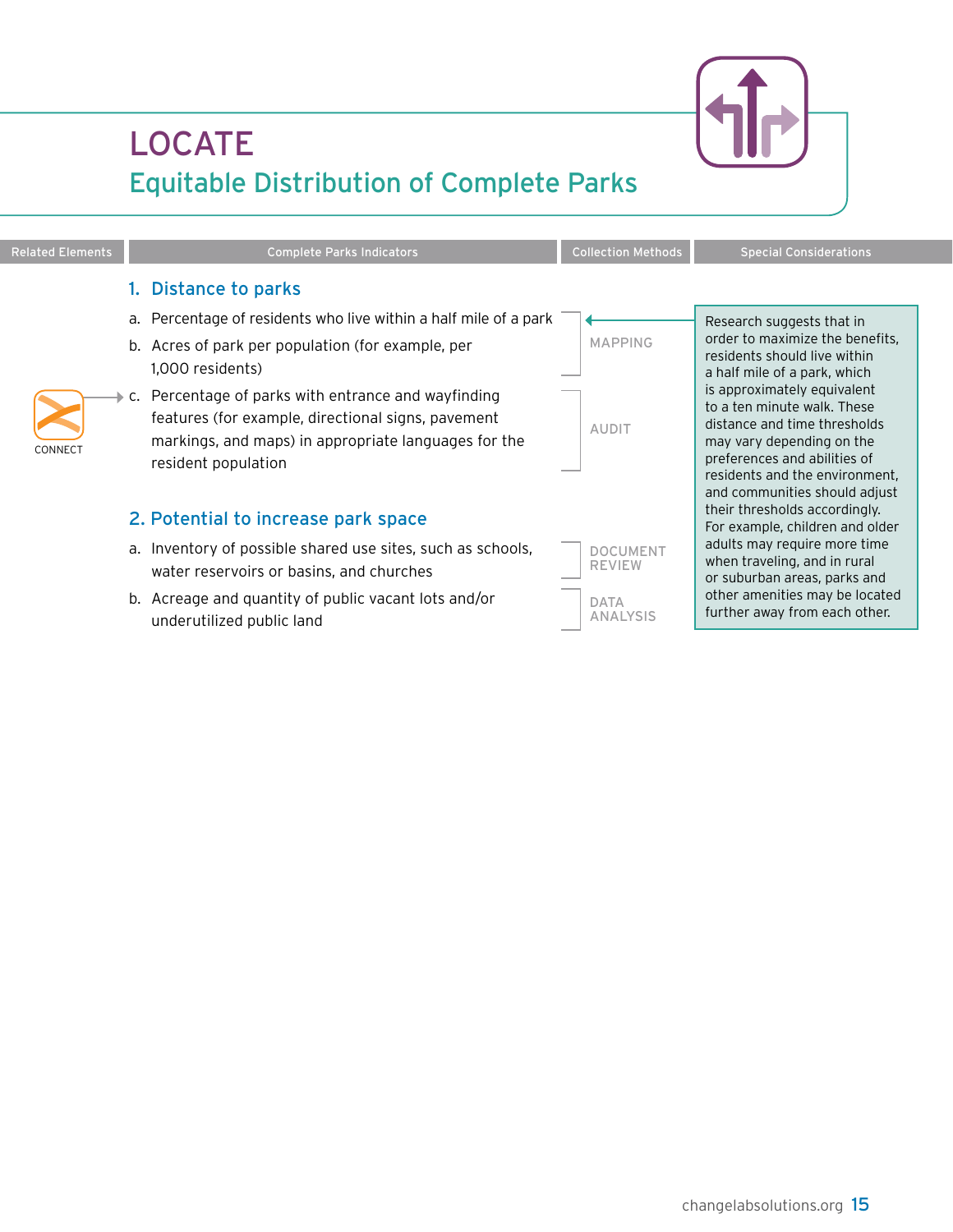## <span id="page-17-0"></span>ACTIVATE Community-Led Park Activities and Programs

Related Elements **Complete Parks Indicators** Collection Methods Special Considerations

#### 1. Satisfaction with uses of parks

- a. Percentage of residents and visitors who are satisfied with nearby parks  $-$  disaggregate by age, race, income, gender, or other meaningful demographic
- b. Percentage of residents and visitors who say they are able to use nearby parks the way they'd like — disaggregate by age, race, income, gender, or other meaningful demographic

#### 2. Activity levels in parks

- a. Degree to which the demographics of parks program participants reflects the overall demographics of the county, city, or town
- b. Number and types of uses of parks

#### 3. Inclusiveness of parks

- $\blacktriangleright$  a. Percentage of park signs and communication materials that are in languages relevant to the resident population
- b. Number and types of rules or procedures likely to present barriers to park use, such as the requirement of keys kept off-site to access park courts, fields or bathrooms, or reservation systems that are only available when most people work, for example.

Examining the demographics of park program participants is recommended because parks in low-income neighborhoods or where many people of color live tend to have fewer recreation programs than parks in more affluent neighborhoods where mostly white people live.

Some rules or procedures that may seem burdensome to some people may provide benefits to others, so it is important to consider the intent of the rules or procedures for this metric. For example, restrictions on where dogs are allowed in parks could help some people feel more comfortable, but limit others in using the park. After conducting a document review to identify potential rules or procedures that present barriers to park use, a survey could be administered to park users as well as park service providers or local government staff about perceived barriers. The results could be compared to see how perceptions might align or differ.



**AUDIT** 

**DOCUMENT** review



It can be helpful to stratify ALL Activate indicators by types of parks (for example, pocket, neighborhood, community, regional, special use, open space,





locate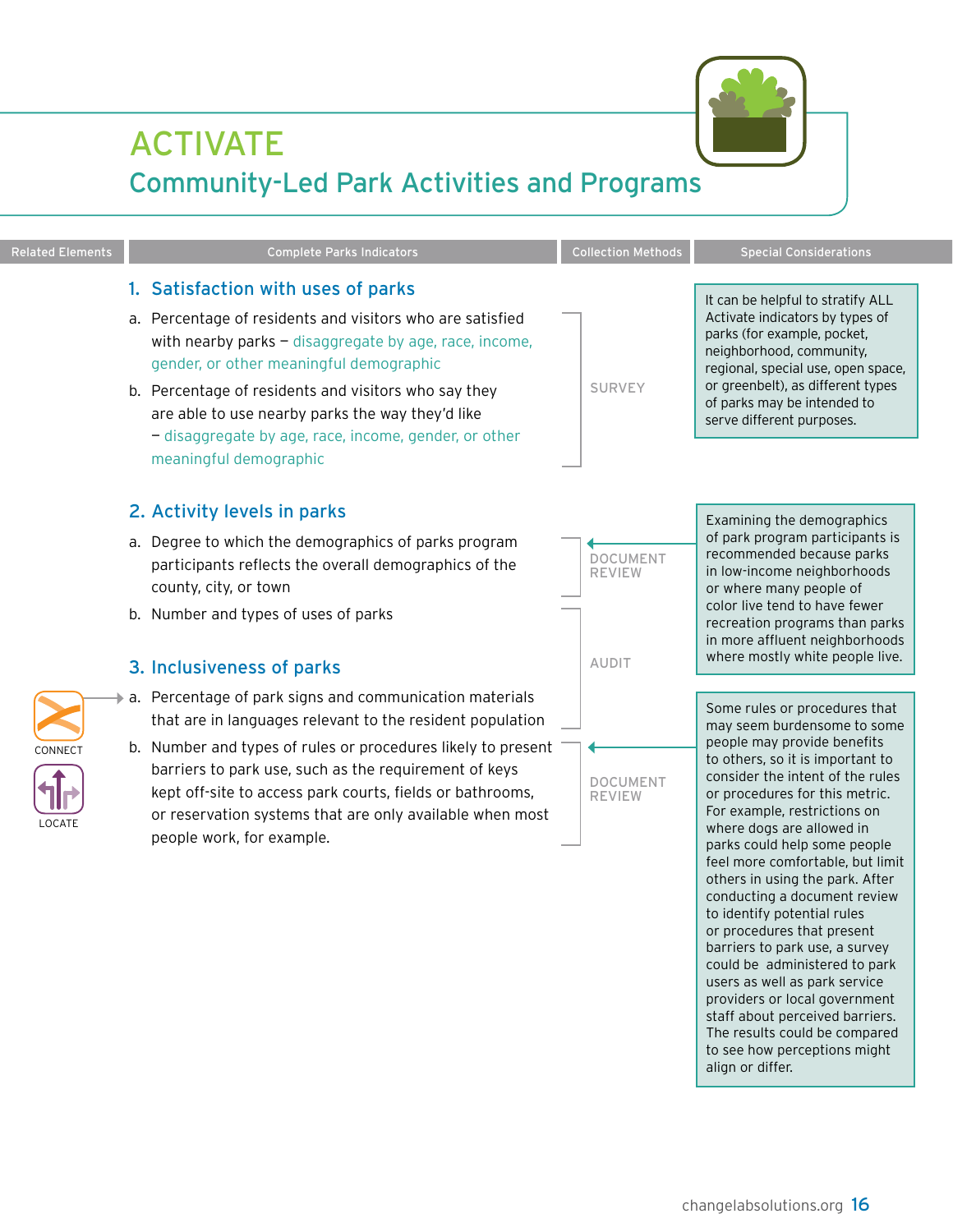<span id="page-18-0"></span>

| <b>Related Elements</b> | <b>Complete Parks Indicators</b>                                                                                                                                                                                                                                                                                                                                                                                                                                                                                                                                                                                                                                                                                                                                                                                        | <b>Collection Methods</b>                                                            | <b>Special Considerations</b>                                                                                                                                                                                                                                                                                                                                                                                                                                                                                                                                                                                                                                                                                                                    |
|-------------------------|-------------------------------------------------------------------------------------------------------------------------------------------------------------------------------------------------------------------------------------------------------------------------------------------------------------------------------------------------------------------------------------------------------------------------------------------------------------------------------------------------------------------------------------------------------------------------------------------------------------------------------------------------------------------------------------------------------------------------------------------------------------------------------------------------------------------------|--------------------------------------------------------------------------------------|--------------------------------------------------------------------------------------------------------------------------------------------------------------------------------------------------------------------------------------------------------------------------------------------------------------------------------------------------------------------------------------------------------------------------------------------------------------------------------------------------------------------------------------------------------------------------------------------------------------------------------------------------------------------------------------------------------------------------------------------------|
|                         | 1. Environmental stewardship practices in parks                                                                                                                                                                                                                                                                                                                                                                                                                                                                                                                                                                                                                                                                                                                                                                         |                                                                                      | An equity analysis is                                                                                                                                                                                                                                                                                                                                                                                                                                                                                                                                                                                                                                                                                                                            |
|                         | a. Number of policies or practices for improving<br>environmental responsibility in the parks system<br>b. Number of sustainability design features in each park-<br>for example, tree coverage, design for storm water<br>infiltration systems, energy-efficient lighting, drought-<br>tolerant landscaping<br>c. Percentage of parks with a waste management plan to<br>minimize environmental impact<br>d. Percentage of parks with recycling bins that are visible,<br>well-marked, and easy to locate<br>2. Environmental outreach in parks<br>a. Percentage of parks with environmental education<br>programs, such as community gardens, cleanup events,<br>and partnerships with schools science departments,<br>ecology non-profit organizations, farmers' markets, and/<br>or nursery or gardening businesses | <b>DOCUMENT</b><br><b>REVIEW</b><br><b>AUDIT</b><br><b>DOCUMENT</b><br><b>REVIEW</b> | recommended for ALL Grow<br>Indicators, because research<br>suggests that parks maintenance<br>and basic parks amenities may<br>be more important to<br>communities of color and people<br>living in low-income<br>neighborhoods than other<br>Complete Parks elements. Black<br>and Latino residents in Houston,<br>for example, were concerned<br>about poor park maintenance<br>and the lack of restrooms and<br>water fountains.* They cared<br>most about improving basic<br>services in existing parks,<br>whereas mostly white, affluent<br>survey respondents prioritized<br>the Connect element.<br>* Smiley KT, Sharma T, Steinberg<br>A, et al. More Inclusive Parks<br>Planning: Park Quality and<br>Preferences for Park Access and |
|                         | 3. Environmental conditions of parks<br>a. Number of days annually when air quality was rated<br>"unhealthy" or "unhealthy for sensitive groups," by<br>neighborhood or zip code                                                                                                                                                                                                                                                                                                                                                                                                                                                                                                                                                                                                                                        | <b>DATA</b><br><b>ANALYSIS</b>                                                       | Amenities. Environmental<br>Justice. 2016;9(1):1-7.                                                                                                                                                                                                                                                                                                                                                                                                                                                                                                                                                                                                                                                                                              |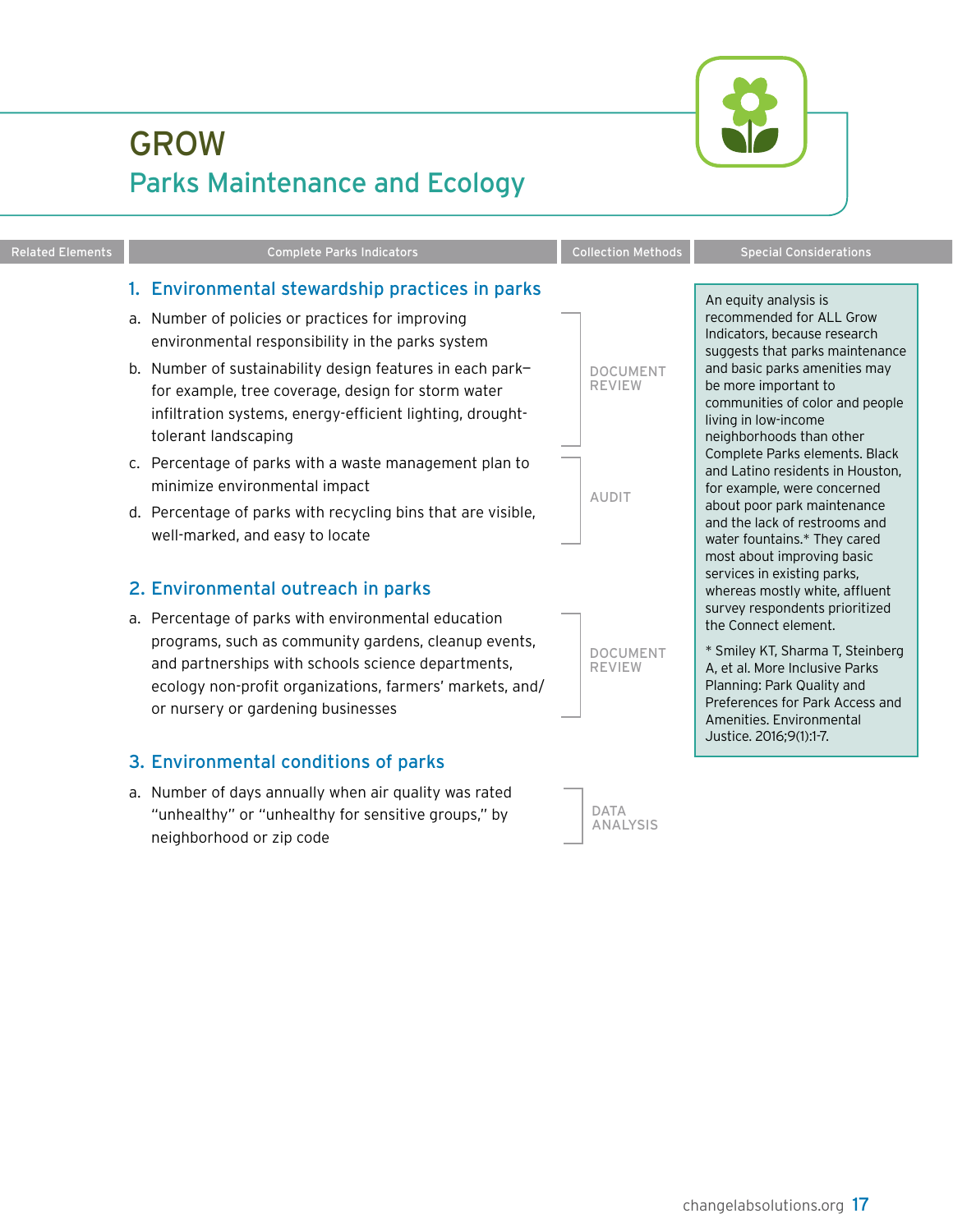<span id="page-19-0"></span>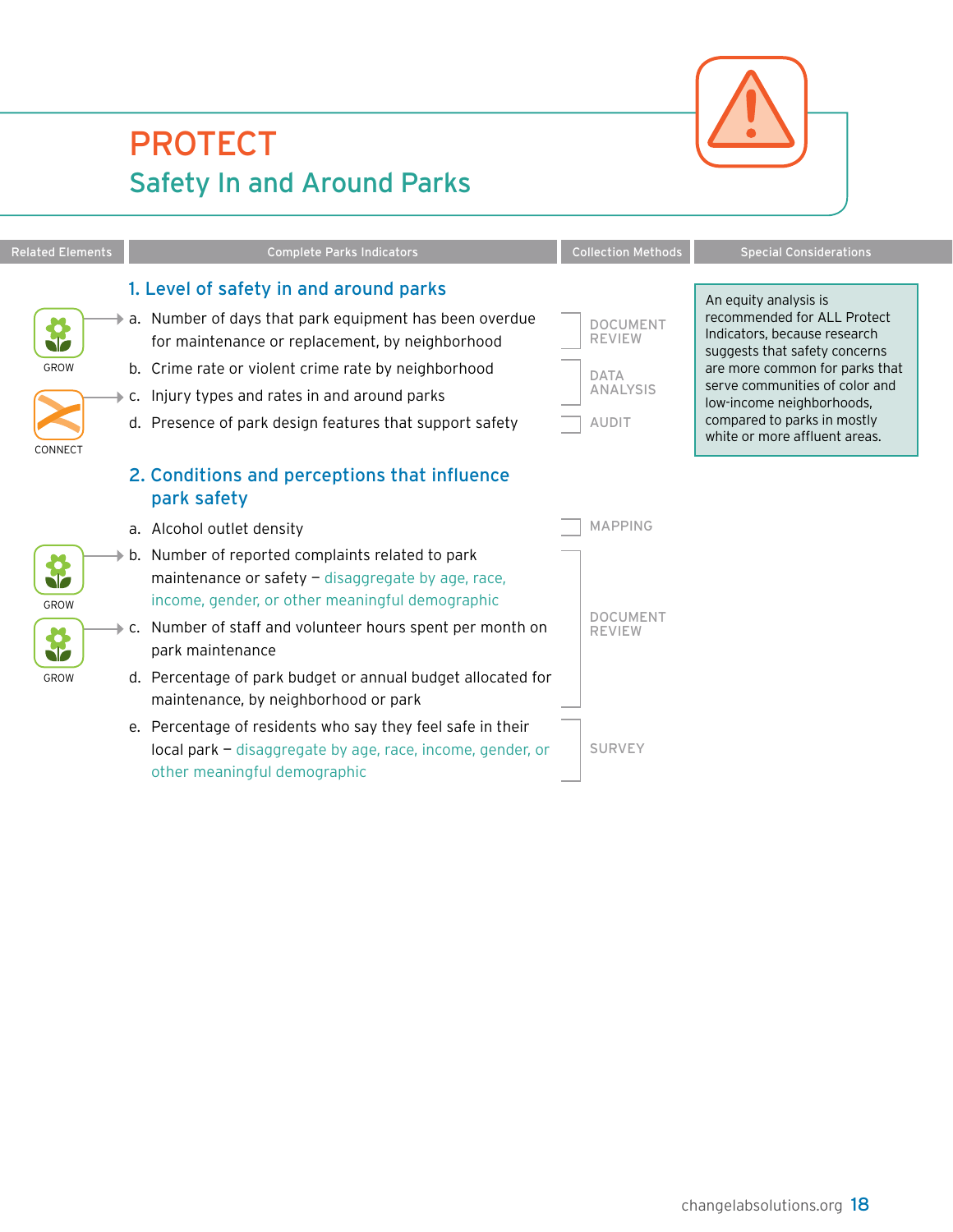## <span id="page-20-0"></span>FUND



## The Support Network for a Complete Parks System

| <b>Related Elements</b> | <b>Complete Parks Indicators</b>                                                                                                                                                                                 | <b>Collection Methods</b>        | <b>Special Considerations</b> |
|-------------------------|------------------------------------------------------------------------------------------------------------------------------------------------------------------------------------------------------------------|----------------------------------|-------------------------------|
|                         | Distribution of park spending and<br>appropriations                                                                                                                                                              |                                  |                               |
|                         | a. Per capita expenditure on parks by neighborhood                                                                                                                                                               |                                  |                               |
|                         | b. Percentage of annual budget designated for parks and<br>how it is spent, by neighborhood                                                                                                                      |                                  |                               |
|                         | 2. Operational support for parks                                                                                                                                                                                 | <b>DOCUMENT</b><br><b>REVIEW</b> |                               |
|                         | a. Diversity of funding sources for parks, including public,<br>private, and philanthropic sources                                                                                                               |                                  |                               |
|                         | b. Percentage of funding allocated for coordination efforts<br>among sectors, departments and community groups,<br>and/or for local government staff positions where<br>coordination is a primary responsibility |                                  |                               |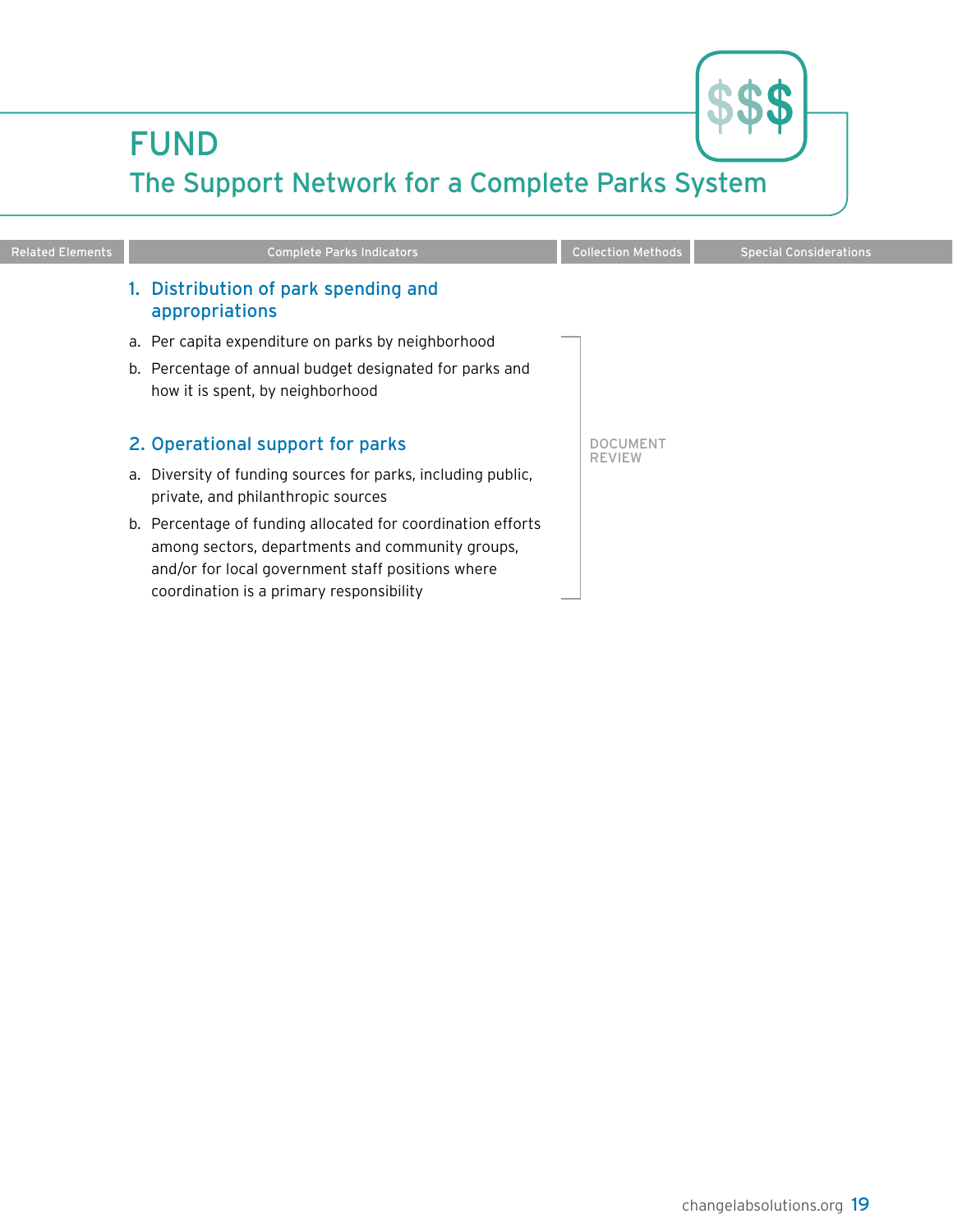## <span id="page-21-0"></span>Data Sources and Tools

#### Mapping

- [Guide for Measuring Alcohol Outlet Density](https://www.cdc.gov/alcohol/pdfs/CDC-Guide-for-Measuring-Alcohol-Outlet-Density.pdf)
- [Improving Public Health through Public Parks](https://npgallery.nps.gov/RTCA/GetAsset/f09e69fc-2696-45e8-b4d5-90e4cea5e689)  [and Trails: Eight Common Measures](https://npgallery.nps.gov/RTCA/GetAsset/f09e69fc-2696-45e8-b4d5-90e4cea5e689)

#### Document Review

Potential resources to find information related to Complete Parks indicators and metrics include:

#### Plans

- Bicycle, pedestrian, and trails master plans
- Comprehensive plans
- Neighborhood or area-specific plans
- Parks and recreation master plans
- Safe Routes to Schools plans
- Vision Zero Action Plans

#### Other Documents

- Annual reports
- Community needs assessments
- Health impact assessments
- Job descriptions
- Social media
- Meeting minutes
- Websites

#### Audit Tools

- [Audit guidelines, checklists and resources](http://www.pedbikeinfo.org/planning/tools_audits.cfm), by Pedestrian and Bicycle Information Center
- [Community Park Audit Tool](https://activelivingresearch.org/community-park-audit-tool-cpat) (CPAT), by Active Living Research
- [Get to Know Your Neighborhood With a Walk](https://www.saferoutespartnership.org/sites/default/files/get_to_know_your_neighborhood_with_a_walk_audit.pdf)  [Audit](https://www.saferoutespartnership.org/sites/default/files/get_to_know_your_neighborhood_with_a_walk_audit.pdf), by Safe Routes to School National Partnership
- [Pedestrian Environmental Data](https://activelivingresearch.org/pedestrian-environment-data-scan-peds-tool) Scan (PEDS), by Kelly Clifton et al., University of Maryland
- [PIN3 Neighborhood Audit Instrument,](https://activelivingresearch.org/pin3-neighborhood-audit-instrument) by Kelly Evenson et al., University of North Carolina
- [Rural Active Living Assessment](https://activelivingresearch.org/rural-active-living-assessment-rala-tools) (RALA), by David Hartley et al., Maine Rural Health Research Center, University of Southern Maine
- [Rural Active Living Perceived Environmental](https://activelivingresearch.org/rural-active-living-perceived-environment-support-scale-ralpess)  [Support Scale](https://activelivingresearch.org/rural-active-living-perceived-environment-support-scale-ralpess) (RALPESS), by Renee Umstattd et al., Baylor University
- [Safe Routes to Parks Action Framework,](https://www.nrpa.org/contentassets/64ee196b5bf241c6ac3462b8d42d1e66/safe-routes-action-framework.pdf) by National Recreation and Park Association and Safe Routes to School National Partnership
- [System for Observing Play and Leisure](https://activelivingresearch.org/soplay-system-observing-play-and-leisure-activity-youth)  [Activity in Youth](https://activelivingresearch.org/soplay-system-observing-play-and-leisure-activity-youth) (SOPLAY), by Thomas L. McKenzie, San Diego State University

#### Survey Design

• [Designing and Conducting Health Surveys: A](http://citeseerx.ist.psu.edu/viewdoc/download?doi=10.1.1.476.5561&rep=rep1&type=pdf)  [Comprehensive Guide,](http://citeseerx.ist.psu.edu/viewdoc/download?doi=10.1.1.476.5561&rep=rep1&type=pdf) by Lu Ann Aday and Llewellyn J. Cornelius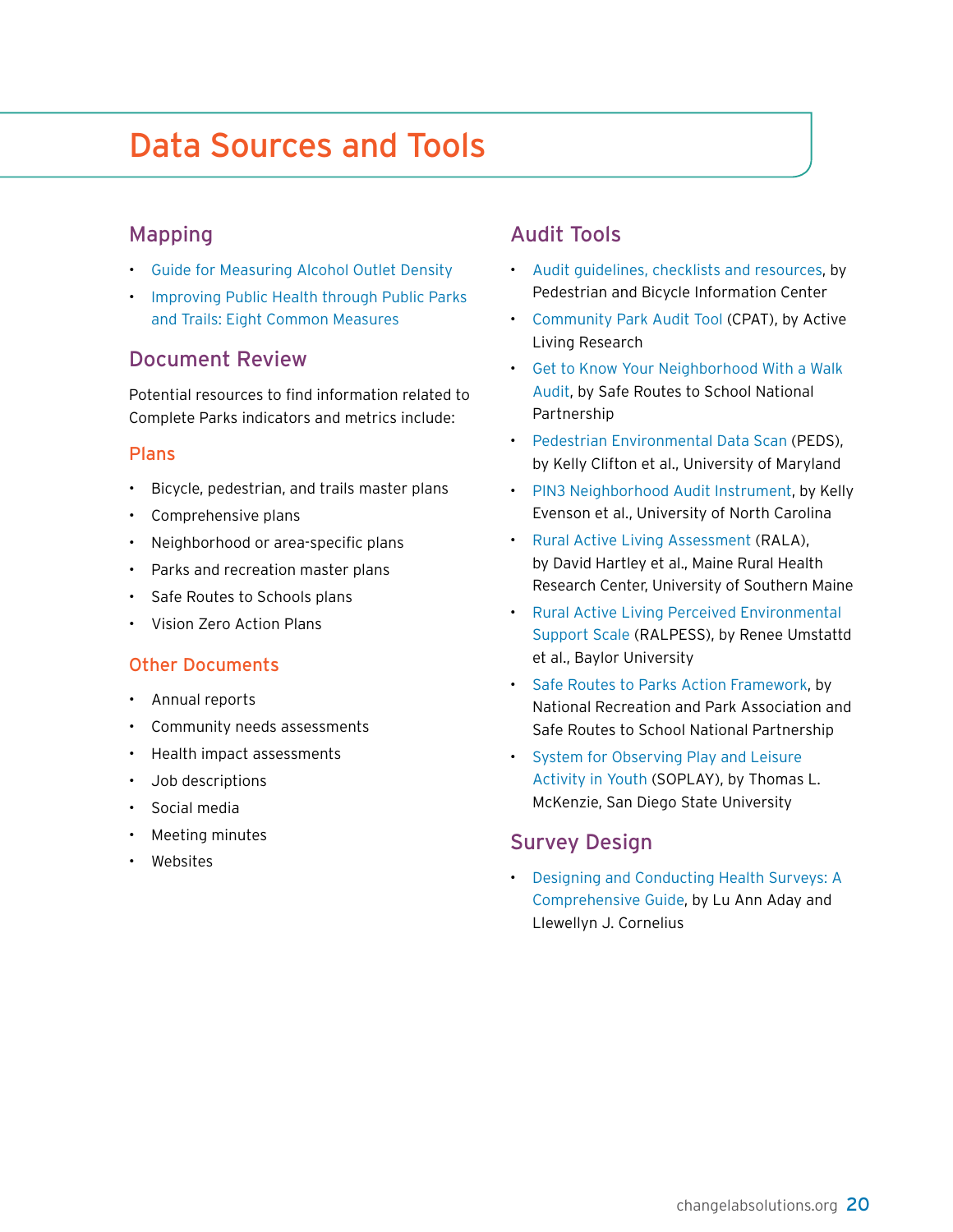#### Existing Data

#### Publicly Available Data

Data sets that cover multiple topics are listed first, followed by data sets that are specific to one or more Complete Parks elements.

- [American Community Survey](https://www.census.gov/programs-surveys/acs)
- [City Parks Facts](https://www.tpl.org/2017-city-park-facts-report-and-related-files#sm.0000f653qntnqdxbr7l1vs67j661b)
- [Data.gov](https://www.data.gov/)
- [National Health Interview Survey](https://www.cdc.gov/nchs/nhis/index.html)
- [US Census](https://www.census.gov)
- [Fatality Analysis Reporting System](https://www.nhtsa.gov/research-data/fatality-analysis-reporting-system-fars)
- [Transportation and Health Tool](https://www.transportation.gov/mission/health/road-traffic-fatalities-mode)
- [AirCompare](https://www3.epa.gov/aircompare)
- [Air Quality Index](https://airnow.gov/index.cfm?action=airnow.main)
- [Uniform Crime Reporting Statistics](https://www.ucrdatatool.gov)

#### Data Shared by Partners

In addition to parks and recreation, other partners might include:

- Community and neighborhood service providers
- Economic and workforce development agencies
- Educational institutions
- Elected officials
- Fire and law enforcement agencies
- Housing authorities and developers
- Planning departments
- Public health departments
- Public works departments
- Residents, community-based groups, advocates, activists, and organizers
- Social service providers
- Transportation departments
- People who liaise between local government and communities
- People who coordinate efforts across city, county, or regional level departments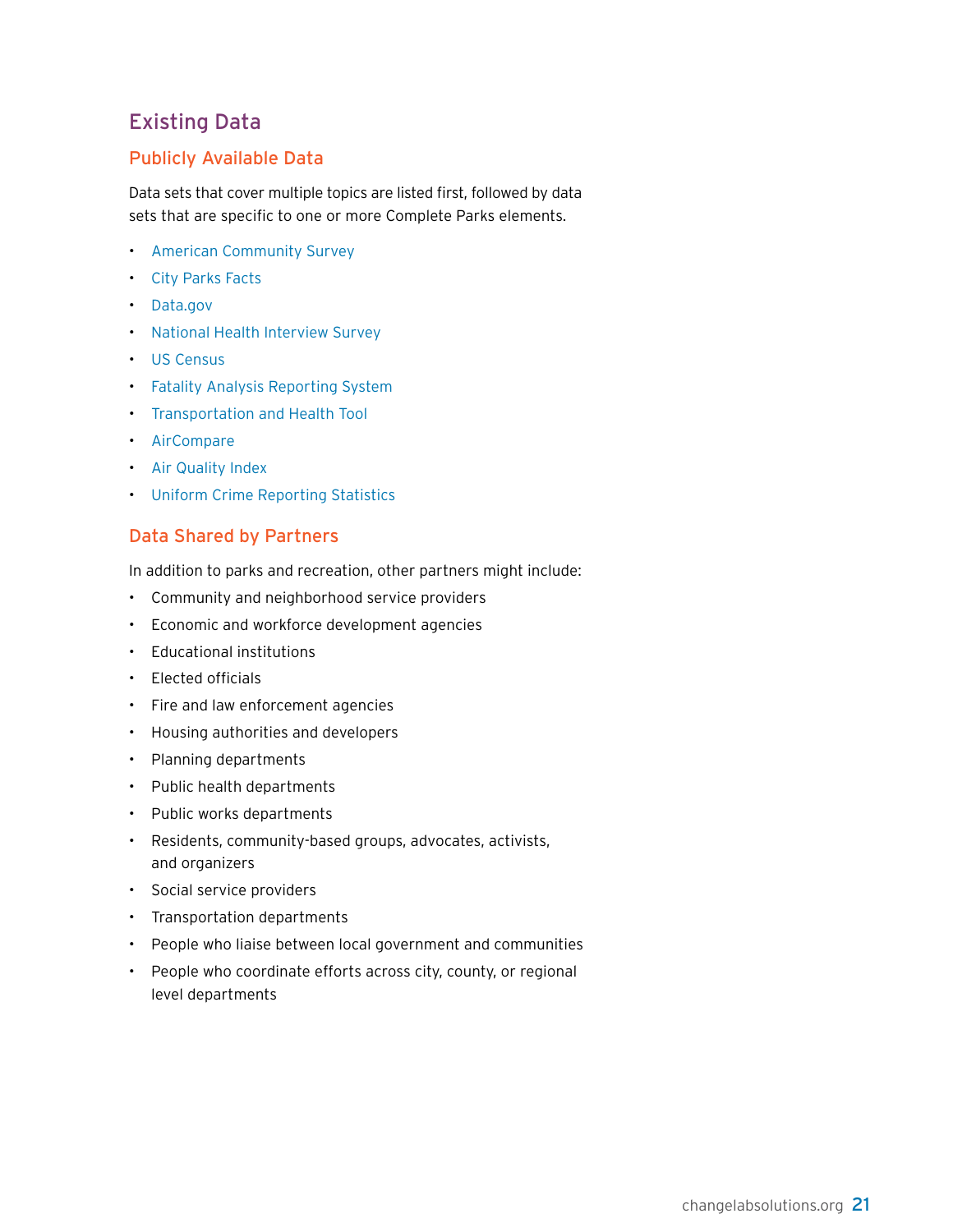### <span id="page-23-0"></span>Resources

[A Comparison of Four Audit Tools to Assess the Rural Built Environment for Active Travel:](https://dpla.wisc.edu/sites/dpla.wisc.edu/files/inline-files/Stushek%2C%20Kaycie_Professional%20project%20final.pdf)  [Which is best for community-led initiatives?](https://dpla.wisc.edu/sites/dpla.wisc.edu/files/inline-files/Stushek%2C%20Kaycie_Professional%20project%20final.pdf) Kaycie Stushek, Department of Urban and Regional Planning, University of Wisconsin —

Madison, WI

[Creating Park Signage](https://www.pps.org/reference/signage) Project for Public Spaces

[Creating Safe Park Zones for Communities in Illinois](http://atpolicy.org/wp-content/uploads/2016/05/Creating-a-Safe-Park-Zone-for-Communities-in-Illinois-Active-Transportation-Alliance_BGW.pdf) Active Transportation Alliance

[Facility Design](http://www.pedbikeinfo.org/planning/facilities.cfm) Pedestrian and Bicycle Information Center

[Health Equity and Community Engagement Reports](http://barhii.org/resources/health-equity-community-engagement-reports) Bay Area Regional Health Inequities Initiative

[Healthy Parks Healthy People Community Engagement eGuide](https://www.npca.org/resources/2924-healthy-parks-healthy-people-community-engagement-eguide) National Parks Conservation Association

[Interactive Maps and Data](http://lacountyparkneeds.org/interactive-maps-and-data/) as part of the Los Angeles Countywide Comprehensive Parks & Recreation Needs Assessment, by Los Angeles County Department of Parks and Recreation

[Malibu Parks Public Access Enhancement Plan: Park and Trail Accessibility](http://atfiles.org/files/pdf/Trail-Accessibility-Design-Malibu.pdf)  [Design Guidelines](http://atfiles.org/files/pdf/Trail-Accessibility-Design-Malibu.pdf) Mountains Recreation and Conservation Authority

[Park Equity Maps and Analyses](http://www.greeninfo.org/products/park-equity) GreenInfo Network

[Safe Routes to Parks Action Framework](https://www.nrpa.org/contentassets/64ee196b5bf241c6ac3462b8d42d1e66/safe-routes-action-framework.pdf) National Recreation and Parks Association and Safe Routes to School National Partnership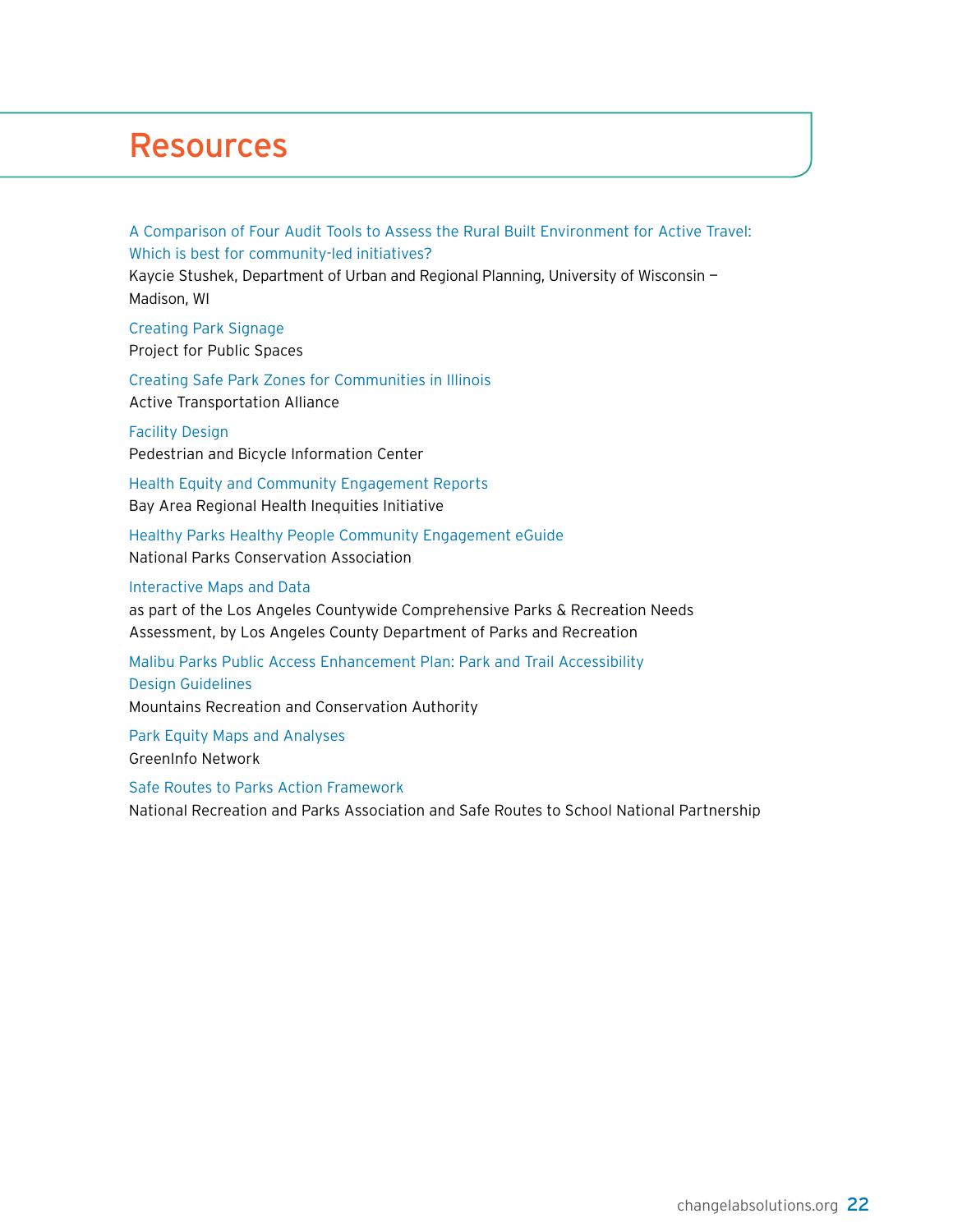### <span id="page-24-0"></span>References

- **1.** Sherer PM. The Benefits of Parks: Why America Needs More City Parks and Open Space. San Francisco, CA: The Trust for Public Land; 2006. [http://cloud.tpl.org/pubs/benefits-park-benfits-white-paperl2005.pdf.](http://cloud.tpl.org/pubs/benefits-park-benfits-white-paperl2005.pdf)
- **2.** Anderson LM, Adenay KL, Shinn C, Safranek S. Community Coalition-Driven Interventions to Reduce Health Disparities among Racial and Ethnic Minority Populations.; 2012. doi:10.1002/14651858.CD009905.pub2.Copyright
- **3.** Cummins S, Stafford M, MacIntyre S., Marmot M, Ellaway A. 2005. Neighborhood environment and its associations with self-rated health: evidence from Scotland and England. Journal of Epidemiology and Community Health
- **4.** Novek S, Menec V, Tran T, Bell S. Exploring the Impacts of Senior Centres on Older Adults. Winnipeg, MB; 2013.
- **5.** Kawachi I, Berkman L. Social Cohesion, Social Capital, and Health. In: Social Epidemiology. New York City, NY: Oxford University Press; 2000:174.
- **6.** How Cities Use Parks for Community Engagement. American Planning Association website. [www.planning.org/cityparks/briefingpapers/communityengagement.html.](http://www.planning.org/cityparks/briefingpapers/communityengagement.html) Accessed November 30, 2017.
- **7.** National Recreation and Park Association. Safe Routes to Parks: Improving Access to Parks through Walkability. 2015:1-12. [www.nrpa.org/contentassets/f768428a39aa4035ae55b2aaff372617/park-access-report.pdf.](http://www.nrpa.org/contentassets/f768428a39aa4035ae55b2aaff372617/park-access-report.pdf)
- **8.** Washington State Department of Health. Active Community Environment Toolkit: Creating Environments That Encourage Walking, Biking, and Public Transit in Washington State. Olympia
- **9.** Centers for Disease Control and Prevention. State Indicator Report on Physical Activity, 2014. Atlanta, GA: U.S. Department of Health and Human Services; 2014. [www.cdc.gov/physicalactivity/downloads/pa\\_state\\_indicator\\_report\\_2014.pdf.](http://www.cdc.gov/physicalactivity/downloads/pa_state_indicator_report_2014.pdf)
- **10.** Blanck HM, Allen D, Bashir Z, et al. Let's go to the park today: The role of parks in obesity prevention and improving the public's health. Child Obes. 2012;8(5):423-428. doi:10.1089/ chi.2012.0085.blan
- **11.** As noted in The Health Benefits of Parks (The Trust for Public Land; 2006), physical activity has been shown to reduce stress and increase feelings of well-being. Further, Active Living Research reports that exercising in natural settings is associated with better mental health and lower stress levels than exercising in a gym or other non-green settings (Making the Case for Designing Active Cities. San Diego, CA: 2015. [https://activelivingresearch.org/sites/default/files/MakingTheCaseReport.pdf\)](https://activelivingresearch.org/sites/default/files/MakingTheCaseReport.pdf).
- **12.** Irvine KN, Warber SL, Devine-Wright P, Gaston KJ. Understanding urban green space as a health resource: A qualitative comparison of visit motivation and derived effects among park users in Sheffield, UK. Int J Environ Res Public Health. 2013;10(1):417-442. doi:10.3390/ijerph10010417.
- **13.** Walton E. Vital Places: Facilitators of behavioral and social health mechanisms in low-income neighborhoods. Soc Sci Med. 2014;Dec(122):1-12. doi:10.1016/j. socscimed.2014.10.011.
- **14.** Gies E. The Health Benefits of Parks: How Parks Keep Americans and their Communities Fit and Healthy. San Francisco, CA: The Trust for Public Land; 2006. [www.tpl.org/sites/default/files/cloud.tpl.org/pubs/benefits\\_HealthBenefitsReport.pdf](http://www.tpl.org/sites/default/files/cloud.tpl.org/pubs/benefits_HealthBenefitsReport.pdf).
- **15.** Sherer PM. The Benefits of Parks: Why America Needs More City Parks and Open Space. San Francisco, CA: The Trust for Public Land; 2006. [http://cloud.tpl.org/pubs/benefits-park-benfits-white-paperl2005.pdf.](http://cloud.tpl.org/pubs/benefits-park-benfits-white-paperl2005.pdf)
- **16.** National Recreation and Park Association. 2017 NRPA Americans' Engagement with Parks Survey. Ashburn, VA; 2017. [www.nrpa.org/contentassets/257fe28053c6420786927fcffc](http://www.nrpa.org/contentassets/257fe28053c6420786927fcffc2f9996/engagement-survey-report-2017.pdf) [2f9996/engagement-survey-report-2017.pdf](http://www.nrpa.org/contentassets/257fe28053c6420786927fcffc2f9996/engagement-survey-report-2017.pdf).